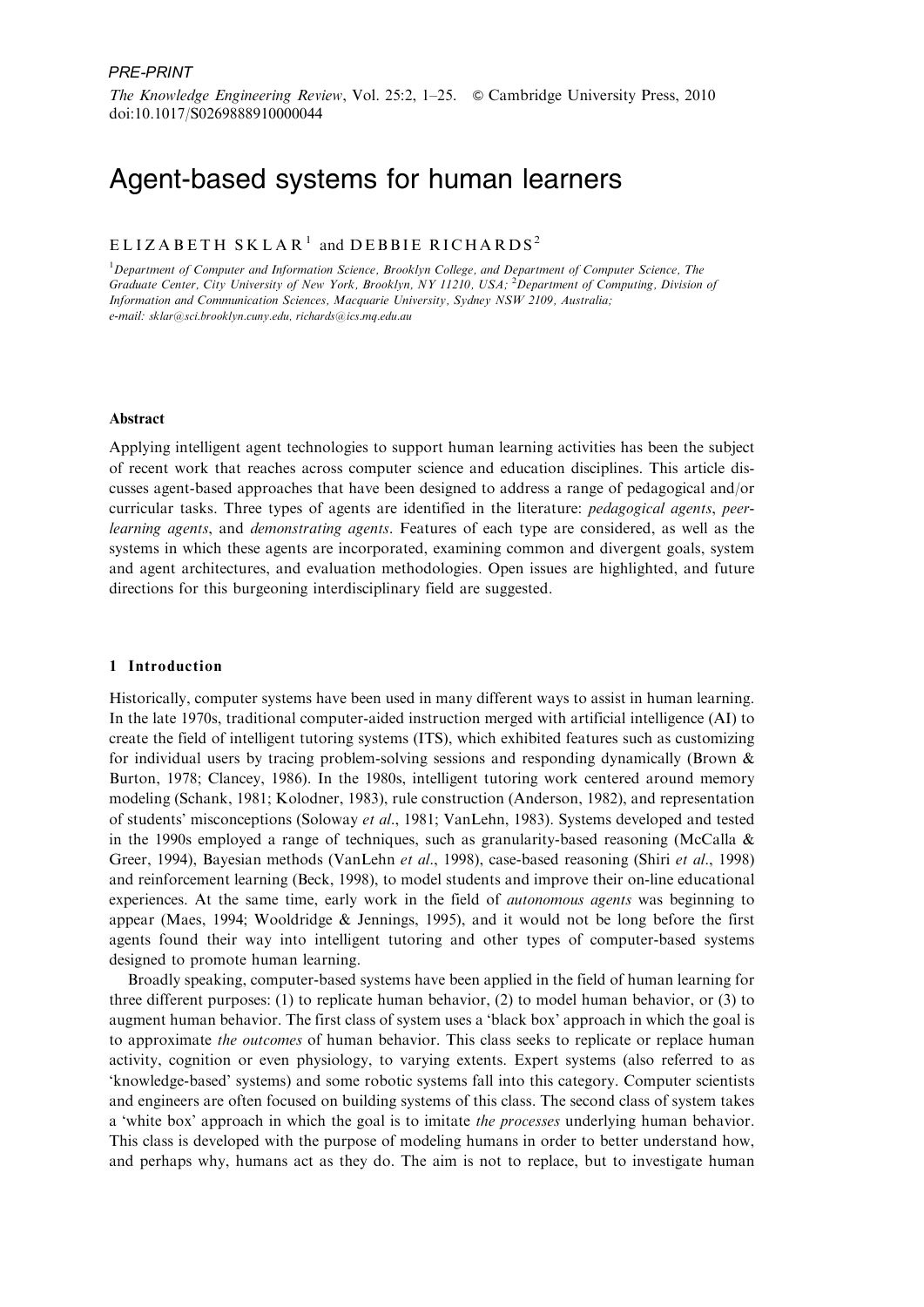activity. Research in this area is often driven by social scientists, particularly psychologists or sociologists. The third class of system aims to augment human behavior where the goal is to facilitate the acquisition of knowledge within a domain of interest, helping the learner become proficient and gain experience in that area. The aim is to provide artificial partners for joint human activity. These systems are typically developed in collaboration with educationalists and trainers.

Across these three categories, two different perspectives are taken: passive and active. The passive perspective is typically employed by the first two classes of systems, where the human learner is either (1) replaced or (2) studied, but is not (necessarily) a participating player in the system's use. The *active* approach is typically taken by the third class of system, in which the human learner is a participant and thus a direct beneficiary of the system. We note that the three system classes and two perspectives are not mutually exclusive; a single system may employ multiple classes and perspectives. For example, understanding gained from the second class of exploratory system (a model of processes underlying human behavior) may be used to build the first class of system (an agent replacing human behavior), which in turn, may be used as the foundation of an artificial learning peer in the third class of system (augmenting human behavior). Thus, work in the broad area of computer-based human learning systems may bring together techniques and researchers from a wide range of disciplines, united by the common goal of aiding human learners.

The focus of this article is primarily on the third class: facilitating systems that take an active perspective by directly involving the human learner as a user. In particular, the emphasis here is on implementations that employ intelligent, autonomous agents. The goal of this article is to highlight ideas and systems representative of the work being developed within the agent-based systems community. The list is not meant to be exhaustive, nor can it be, since new systems are appearing every day. We do not discuss pedagogical issues or learning environments from an education researcher's or developmental psychologist's viewpoint, but rather we focus on design, implementation and evaluation aspects from a technical, computer science, agent-based research, and development viewpoint.

This article is organized as follows. We begin by defining agent-based systems (Section 2), to provide a brief overview for the uninitiated reader and to ensure common terminology for the initiated. Section 3 briefly describes features of computer-based systems for human learning, distinguishing agent-based from other approaches. Section 4 discusses systems designed to support human learning, offering a tripartite categorization of such systems in which intelligent agents are employed. Then, Section 5 discusses system architectures commonly used in agent-based systems for human learning. Section 6 delves into the topic of testing and evaluation, briefly outlining key components of assessment in human learning and evaluation of computer-aided learning systems. Finally, we close by highlighting current open issues.

#### 2 Agent-based systems

Within the field of computer science, the precise definition of an *intelligent agent* is often debated (Wooldridge, 2002), yet there is general agreement that an agent is 'anything that can be viewed as perceiving its environment through sensors and acting upon that environment through effectors' (Russell & Norvig, 2002) (see Figure 1). The most fundamental property of any agent is that it is autonomous—it decides for itself what to do (Wooldridge, 2002). The agent is equipped with some high-level set of goals, and every time it has a choice of action, it chooses the action that, so far as it knows, is the one that best achieves its goals. This implies that the agent has some internal set of rules guiding its decision-making and cannot be directly told what to do by another agent, or by a human user in an interactive agent-based system. If one agent (or a human user) wishes to change the behavior of another agent, it can only do so indirectly—by making some change that alters the best way for the second agent to achieve its goals. For example, the first agent might convince the second that it is in its best interest to agree to do whatever the first agent is asking at the time.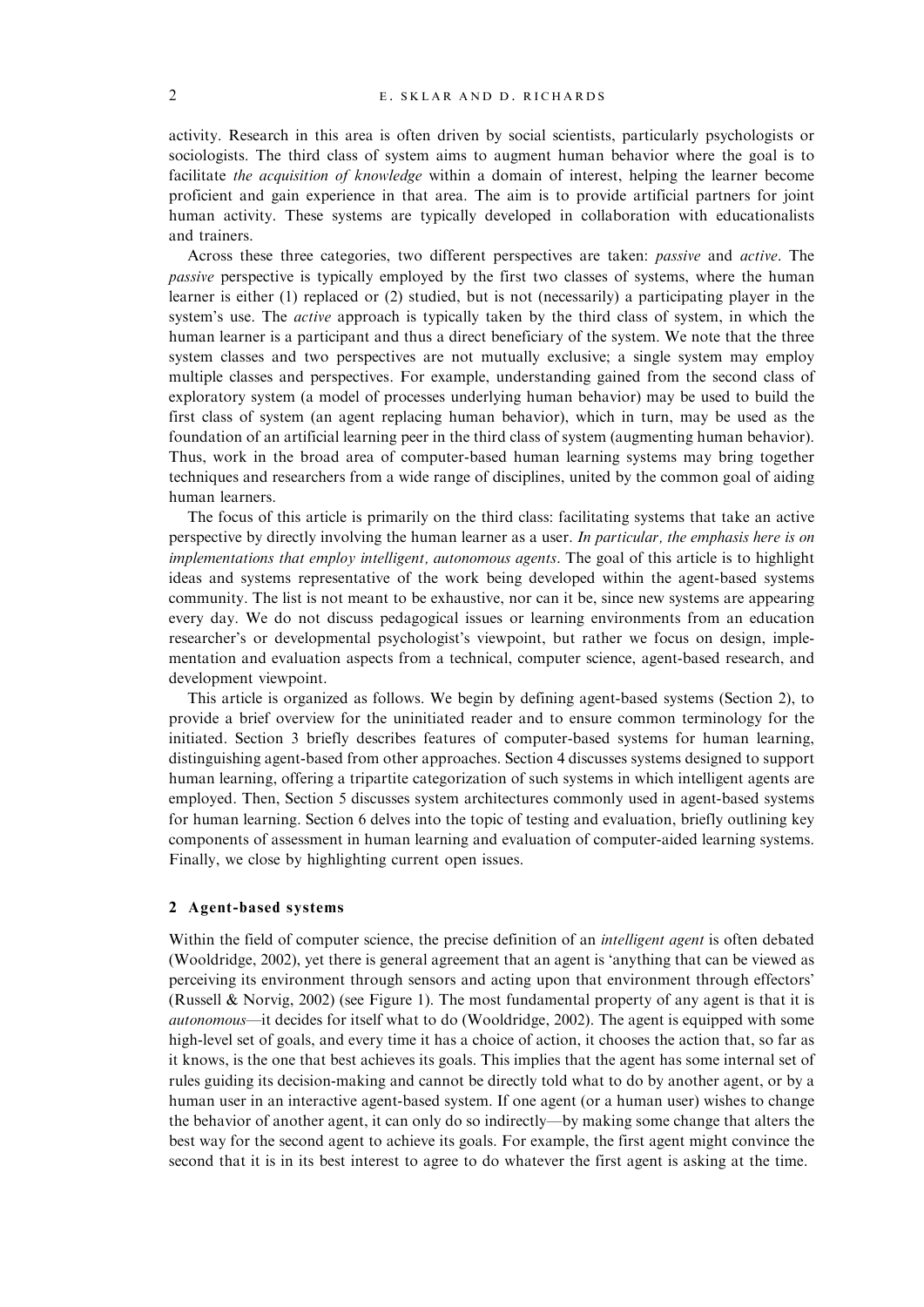

Figure 1 A canonical view of an intelligent agent

Agents maintain a set of beliefs, describing the internal model of their state and the environment in which they act. Agents' goals can loosely be thought of as desires, things that the agent wishes to bring about; and associated with these desires are various levels of *commitment*. Desires become intentions once agents commit to bringing them about, and this typically results in the agent devising a *plan* to achieve them. In the classical view, agent behavior consists of three abstract phases: sensing, planning, and acting. This view stems from seminal work in AI (Arkin, 1998) implemented in the robot Shakey in the 1960s (Nilsson, 1969, 1984). In the first phase, an agent senses its external environment and its internal stance. In the second phase, an agent plans what it should do next, using information that includes sensor data and knowledge of its goals. In the third phase, the agent performs the action selected in the second phase. Early work showed that implementing these three phases as distinct, sequential tasks in an iterative cycle, in what is called a *deliberative* control architecture (Albus *et al.*, 1987), is impractical in dynamic environments and produces unsatisfactory results, particularly with real robots (Brooks, 1984). As a result, reactive control architectures (Arkin, 1995) were developed: reactive systems do no planning—agents just sense their environment and follow a set of rules that indicate what actions should be taken in response to the sensed data. The realization that reactive and deliberative approaches do not always work alone, but can be combined to produce superior results (Arkin, 1998, 1989), led to the development of hybridmethods. Hybrid models typically use reactive methods to take care of low-level operations, like obstacle avoidance, and deliberative approaches to provide higher-level functionality like planning, joined together with some type of mediation process that coordinates between the two. Hybrid approaches have become dominant within robotics and are often implemented in a behavior-based architecture (Arkin, 1998), where low-level actions (such as 'move forward') are grouped together and linked to intensions (such as 'chase ball').

If an agent has a physical body that can move around and interact in the natural, physical world, then we refer to that agent as an *autonomous robot* or simply a *robot*. Agents that exist only as entities within a software system are referred to as virtual agents. Note that other definitions of 'robot' exist within the broader, interdisciplinary field of robotics, which includes mechanical devices that are not autonomous, for example, tele-operated machines and industrial 'robot' arms. Some researchers refer to robots as 'embodied agents', but this term is also used to describe simulated agents that emulate human form and motion. In this article, we use the generic term 'agent' primarily to refer to virtual agents and will specify 'robot' when referring to physical, autonomous, intelligent, mobile devices. A *multiagent system*  $(MAS)$  is a physical or virtual environment in which multiple agents interact with each other, either directly or indirectly.

In Section 4, we categorize and discuss three primary types of agents employed in human learning systems today, falling into the class of systems that augment human behavior. Primarily, these agents take on active roles, though some are passive in order to make observations before acting. These three types of agents are: pedagogical agents that provide overt instruction to learners (Section 4.1), agents that collaborate and act as peer learners (Section 4.2), and agents that demonstrate aspects of phenomena by interacting with a physical or simulated world (Section 4.3). We note that some of the systems presented as examples in one section could also fit into another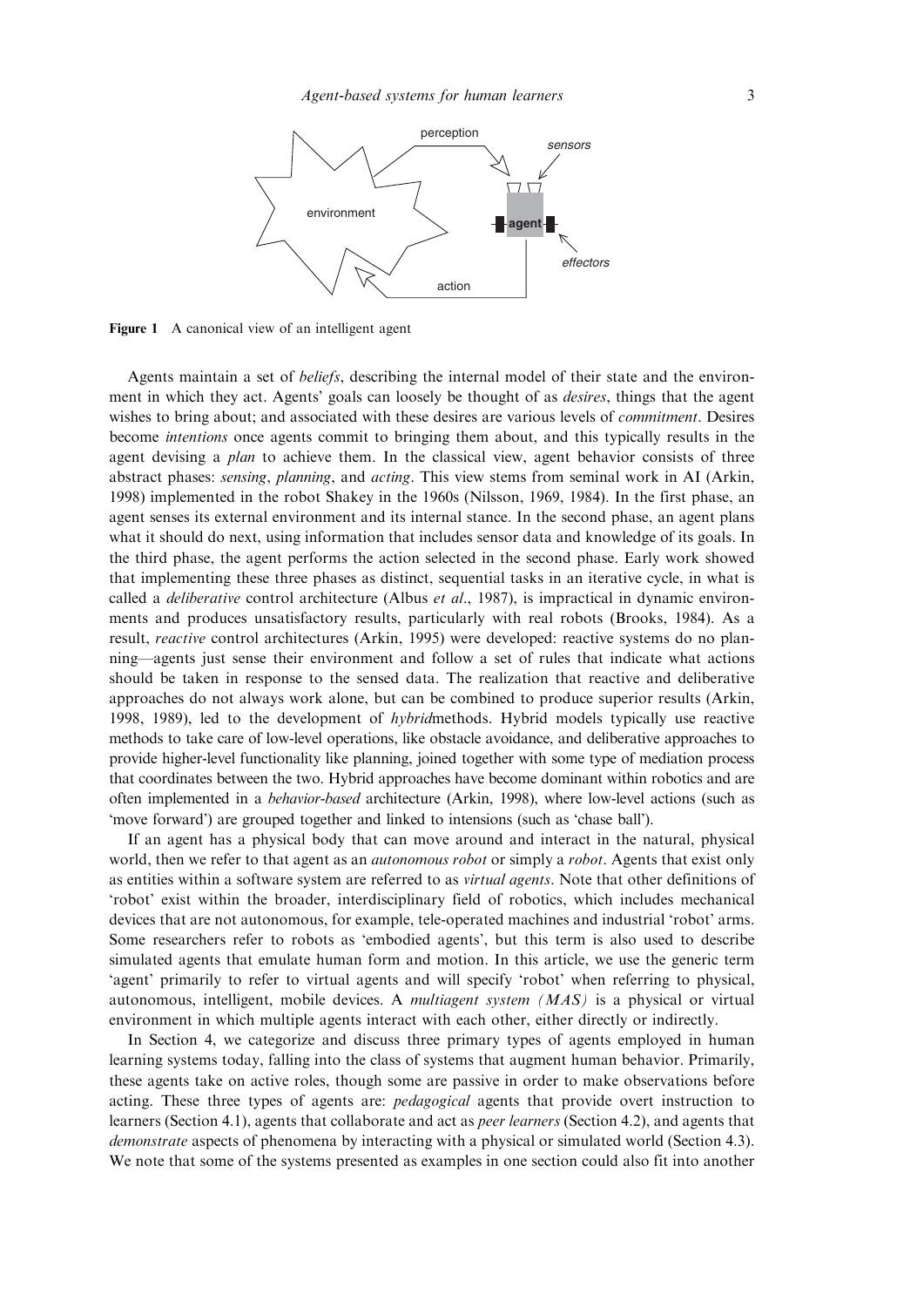section. But first, the next section provides an overview of the components of computer-based human-learning systems, to explain how agent-based approaches fit into traditional work.

#### 3 Human learning systems

The primary goal in any human learning environment is for the learner to advance. Software applications built to facilitate human learning, in contrast to applications constructed with other goals in mind, are not designed to simplify or perform a task for a user, but rather to help a user acquire a set of skills, learn how to accomplish a set of tasks, understand new concepts, learn how to solve problems, and/or practice any or all of the above (Sklar, 2003). These goals are strikingly different from other (i.e., non-educational) interactive agent-based systems where agents are 'assistants', designed specifically to perform tasks for a user. Agents that operate as automated assistants are typically personalized to individual users and historically have addressed a variety of tasks, such as browsing the web (Lieberman, 1995), sorting email, and filtering news group messages (Cypher, 1991; Goldberg et al., 1992; Lashkari et al., 1994; Lang, 1995), or finding other users who share similar interests (Foner, 1997; Kuokka & Harada, 1997; Balabanovic, 1998). Automated assistants are designed to relieve a user's burden by taking over repetitive duties or by streamlining access to complex, overwhelming data sets. In studying and developing these types of systems, the typical kinds of research questions asked center around discovering and measuring ways to make tasks easier for a user to perform. Figure 2a illustrates typical components of a non-educational interactive agent-based system, where agents employ a user model (which might be simply a set of user-defined preferences or could be a more sophisticated representation of user behavior such as a Bayesian network) to provide system adaptivity by responding dynamically to the needs of the user and/or changes in her environment.

Whereas non-educational interactive agent-based systems are designed to be good assistants, simplifying a user's experiences, systems built for human learning should provide challenges for



Figure 2 Comparison of interactive system components: (a) interactive agent-based system, (b) interactive agent-based learning system (adapted from Sklar & Richards, 2006), and (c) intelligent tutoring system (from Beck et al., 1996)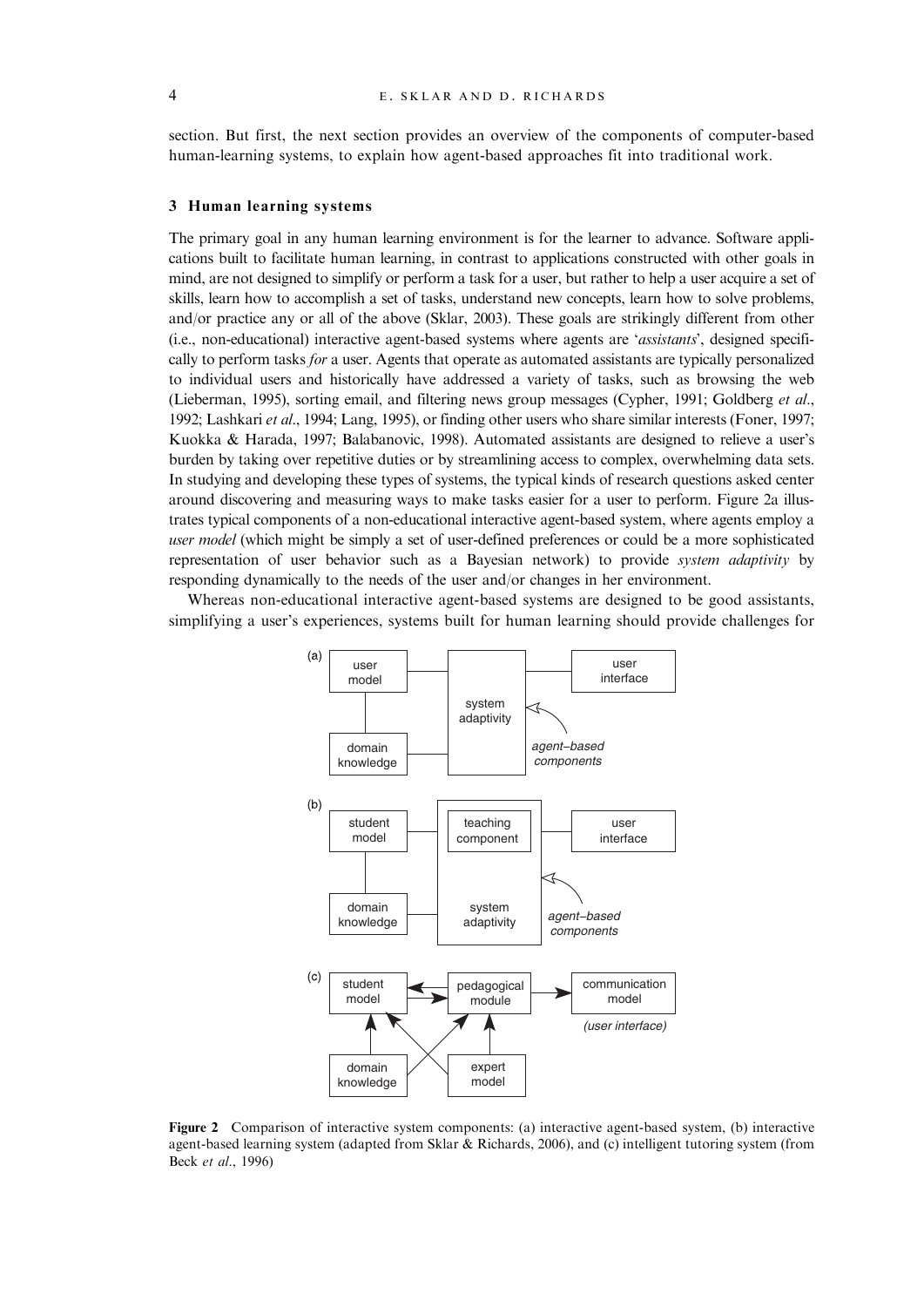the user. The overriding system goal is for the user to learn how to perform a given task, so the system should make the process of learning how to accomplish that task easy—the process of learning the task, not the task itself (Sklar, 2003). This viewpoint was elegantly expressed by (Malone, 1981a, 1981b) within the context of computer games. He makes an important distinction between 'toys' and 'tools', defining toys to be systems that exist for their own sake, with no external goals, and tools to be systems that exist because of their external goals. Good tools should be easy to use, in order to expedite the user's external goal. Good games should be difficult to play, in order to increase the challenge provided to the player. Interactive learning systems should also increase the challenge, to keep learners engaged in a continuous learning process.

The general term interactive learning system (ILS) includes not only the more specific (and perhaps more familiar) term ITS, but also provides a broader definition encompassing environments that are designed for more exploration on the part of the student than ITSs (which are typically more structured and scripted according to carefully engineered, domain-dependent models). A typical ILS includes the following components (Mark & Greer, 1993; Sklar, 2000):

- *domain knowledge*: a representation of the topic that the student is learning;
- *teaching component*: an instructional model that is used to guide the student through the knowledge domain;
- user interface: the interaction mechanism that lies between the human student and the computerized system;
- <sup>&</sup>gt; student knowledge: a 'user model' of the student in relation to the domain knowledge, indicating how much of and how well the student knows the domain; and
- <sup>&</sup>gt; system adaptivity: the means by which the system adapts automatically to the student's behavior, backtracking when the student makes mistakes and moving ahead when the student demonstrates proficiency with portions of the domain.

Figure 2b illustrates these components and their relationships to each other. This structure is quite similar to that of a non-educational interactive agent-based system, such as that shown in Figure 2a; the *student model* provides a function similar to that of the *user model* and the *teaching* component is added to enhance *system adaptivity* for the changing needs of the learner. In both cases (educational and non-educational systems), different types of agent technology can be included at different levels. For example, where interface agents are used in non-learning applications to help a user navigate a complex domain, pedagogical agents are implemented in a learning application to guide users through a problem space. Understanding and embracing the special characteristics that learning tasks require of an application is necessary in order to adapt techniques from non-learning applications to those designed for education and training. Figure 2c illustrates the traditional components in an ITS (Beck *et al.*, 1996). The main difference is the use of a specific expert model that works in tandem with a pedagogical model to select learning experiences for the student, often from a predefined database of cases describing common student misconceptions. In an agent-based learning system, the teaching component is embedded in system adaptivity and can often adapt while the system runs. The key difference is that in a traditional ITS, system control is essentially 'deliberative', whereas in an agent-based environment, system control is essentially 'behavior-based'.

# 4 Types of agent-based systems for human learning

Within the class of facilitating agent-based human learning systems, we have found that there are three primary types of agents. The first are pedagogical agents (Johnson, 1995), personalized assistants that interact directly with a learner and explicitly guide her through the domain. Referring back to Figure 2b, pedagogical agents are most overtly involved in the teaching component and *user interface*. Typically they consult the *student model* in order to understand the learner and provide feedback that encourages the learner within her appropriate 'zone of proximal development' (Vygotsky, 1978). Pedagogical agents usually have full access to the domain knowledge; i.e., they know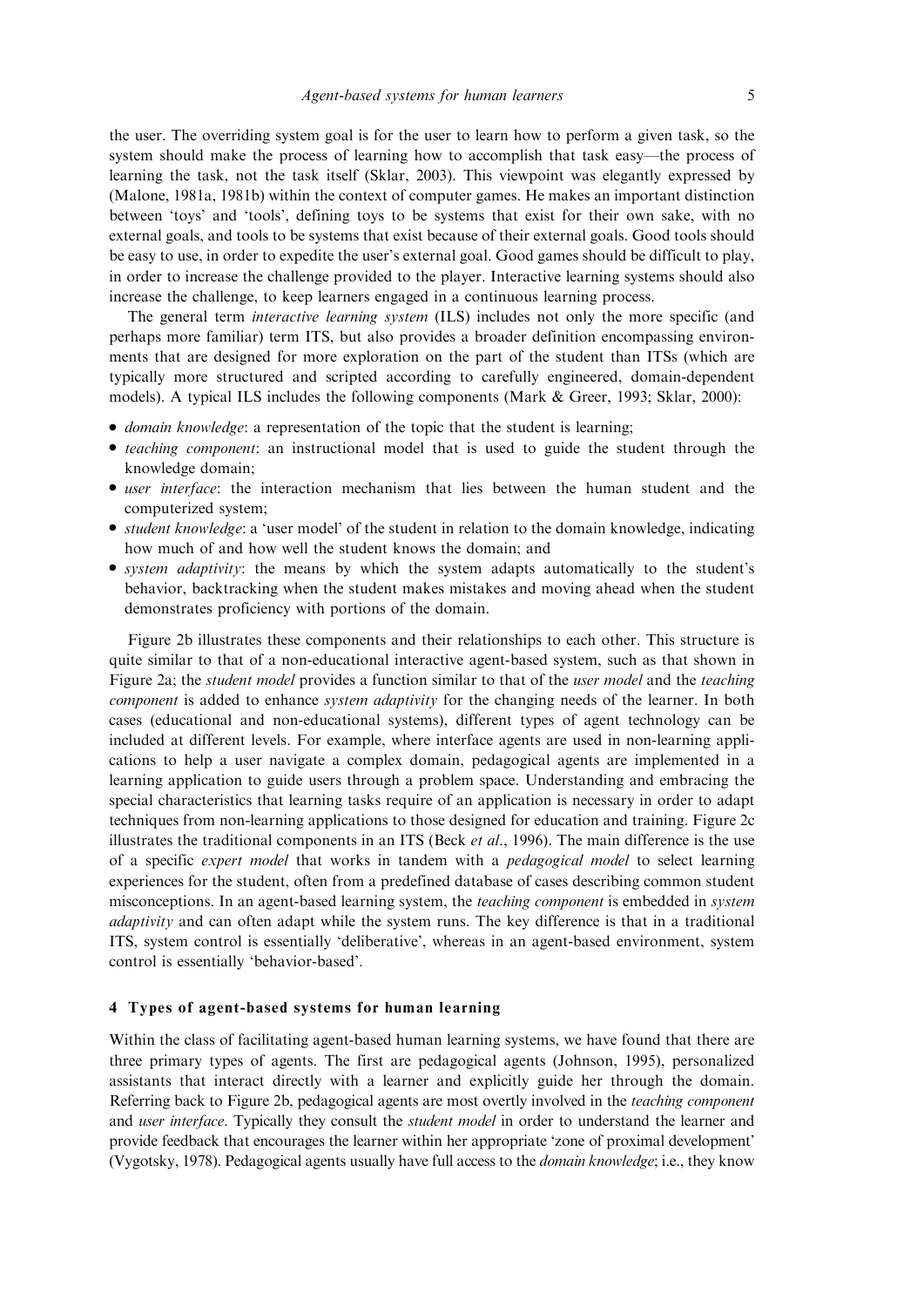all the 'right answers', though depending on the teaching style that is embodied, how and when they share their knowledge with the student varies. They provide *system adaptivity* by responding to the student's needs dynamically. In immersive implementations, they also react to changes in the environment. The second type of agents are peer-learning agents, interactive partners in the learning process itself (Kim, 2005; Sehaba & Estraillier, 2005). These agents are built into the *user interface* and, as with pedagogical agents, have knowledge of the user (through the student model). However, they do not have complete access to the *domain knowledge*; as peer learners, they have similar grasp of the knowledge being acquired as the student. While these agents may have teaching capabilities (implemented in a *teaching component*), their instructional behaviors are much less engineered for guiding learning overtly than pedagogical agents. For example, educational or training games are a common type of scenario for these type of agents, where they act as players alongside the human learners. These agents provide *system adaptivity* by reacting dynamically to both the student and the environment (such as a game). The third type of agents are demonstrating agents, where the agents themselves are interactive mediums for learning, for example, agent-based simulations (Repenning & Citrin, 1993) or educational robotics (Goldman et al., 2004; Sklar et al., 2005). These agents embody the *domain* knowledge and are removed from the other components of the learning system (i.e., there is no teaching component or student model). In a way, these agents are the user interface. Any system adaptivity is put in by the user, i.e., in creating different programs for a robot. An open area for future work is the development of systems that combine this third type of agent with one or both of the others.

#### 4.1 Pedagogical agents

Much like a narrator in a movie who provides voice-over to explain scenes but never actually appears in the film, a pedagogical agent 'pops up' when the learner indicates (directly or indirectly) that she needs help. There are a number of design issues in constructing this type of agent. The first is *appearance*, deciding what the agent will look like and how it will interact with the user. An agent might be animated and engage with the user through natural language conversation. A more primitive agent might appear as simply an icon and provide feedback to the user through text bubbles. Animated agents offer the opportunity for more engaging and immersive experiences for the user, though these naturally require more development time. A second design issue is initiative, determining when the agent should become visible to the user. The question of initiative is important in any interactive system, regardless of whether it is educational or agent-based. There are generally three methods used to determine when an agent should appear to a user: directly, upon request by the user, for example by clicking a 'help' button; *indirectly*, by the system monitoring the learner's performance and automatically detecting when she seems to need assistance; and *mixed* initiative, which relies on a combination of the first two. With most agent-based systems for human learning, the second method is used. The third design issue is purpose, identifying the reason(s) for using agents in a system. The earliest agent-based systems for human learning were designed in response to issues in traditional ITSs, providing a means for the 'tutor' to be an integrated participant in the learner's experience (Johnson, 1995). The purpose of these systems was to provide pedagogical assistance with academic subjects or professional development, such as military training. More recent systems broaden the areas of application to include organizing and monitoring access to course materials, providing advice on degree planning, and facilitating group learning. In this section, we offer examples of systems that focus on each of these issues.

Johnson (2001) presents a comprehensive review of his research on *animated pedagogical agents* Q1 (APAs), highlighting issues that are faced when developing computer-based learning companions. Questions are addressed such as when to initiate dialog, how to include non-verbal communication, and how to design for a wide range of client technologies. Animated agents can mimic human gestures and emotion-driven expressions, which can help engage students more than static avatars. Several agents were developed and tested, including: Soar Training Expert for Virtual Environments (STEVE) (Rickel & Johnson, 1998), Agent for Distance Learning, Light Edition (Adele) and Herman the Bug. STEVE was constructed for adult learners, embedded in an immersive three-dimensional environment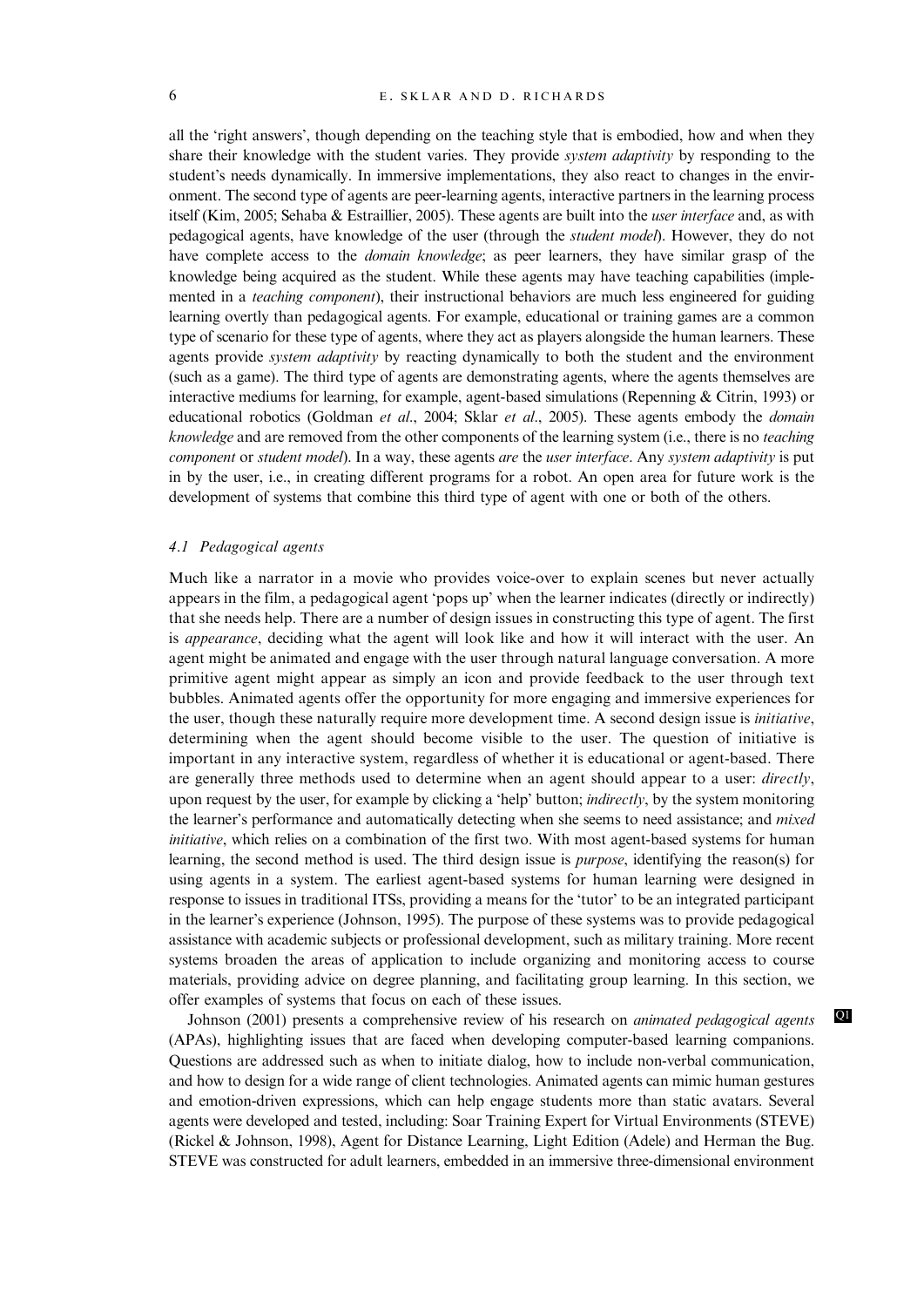that included sound and was designed for training naval personnel. Adele was built for university students, to be accessed over the Internet using standard workstation platforms and web technology. Herman the Bug was created for young students, a 'talkative' agent that gave advice about plants while teaching about botany. Animated agents can provide a number of advantages, such as navigational guidance, interactive demonstrations, gesturing for attention, and use of other non-verbal communication devices. Empirical results using APAs are positive, with some cautions. For example, there is evidence that young students may be distracted from the learning task by the agent's interface; however, the authors believe that a well-designed agent can keep students on task and avoid this pitfall.

In a more recent example of an application built for adult learners, Blake et al. (2007) describe an 'intelligent scaffolding agent' for use in human training environments. The role of the agent is to devise an appropriate level of assistance for the human in order to enhance the performance of the learner. At first, the agent provides multiple 'training aids', but gradually removes these as the learner acquires skill with her assigned tasks. In this system, the domain knowledge is organized into specific scaffolded levels, and the agent consults the student model to determine which level should be presented to the learner at any given time. This architecture combines the advantages of traditional ITSs, where the tutor's actions are carefully engineered, with agent-based systems, where the tutoring agent's actions are behavior-driven, by engineering the portion of domain knowledge accessed by the agent, adjusting that portion dynamically as the learner advances and implementing the agent that interfaces with the learner using behavior-based methods.

Much of the work involving APAs focuses on interactive *pedagogical drama* (Marsella *et al.*, 2000), where the agents become actors in a pseudo theatrical environment and learners either become immersed as participants in the drama or act as observers, like members of an audience. There are advantages to each approach; the former approach requires learners to act in the drama, which can be challenging and motivating, while the latter gives learners opportunities for reflection and perhaps impartial analysis. Fassbender and Richards (2006) have designed VirSchool to allow a student to explore a topic area, such as philosophy, facilitated as an adventure-style quest. Johnson (2001) and Marsella et al. (2000) use an interactive pedagogical drama for a system called 'Carmen's Bright IDEAS' in which an adult human is guided through scenarios designed to improve problem-solving skills. Carmen, a character in the drama, is the mother of a pediatric cancer patient; she has a job and has another (healthy) child to mind. When using the system, the learner observes Carmen's thoughts and can choose actions for her, in sessions with a counselor, discussions with her child's doctor, interactions with her boss, and so on. The pedagogical goal is for the human user of the system to improve her problem-solving skills and gain insight into similar situations in her own life. The underlying architecture of Carmen's Bright IDEAS has been developed into a generalized framework called Thespian (Si et al., 2005a, 2005b) and applied to other domains. The Tactical Language Training System (TactLang) (Johnson et al., 2004) is a military language training system in which the learner engages in role-playing activities to acquire knowledge of the language, idiom and customs of particular geographic regions. One example is a drama, which unfolds in a village cafe in the Middle East, and the learner interacts with characters who are speaking Arabic. The system architecture integrates PsychSim, a multiagent system for mental modeling (Pynadath & Marsella, 2005), with a storyline and basic script as well as pedagogical goals and social norms to guide agent–agent and agent–human interactions. The premise is that this type of modular system architecture could aid in rapid deployment of other interactive pedagogical dramas applied to other domains, by plugging in different domain knowledge modules (i.e., scripts) to be accessed by the more generic behavior-based agents.

The Internet has opened up opportunities to explore the application of agent-based systems designed specifically for human *distance learners*. APAs have been implemented in these types of systems as well. For example, Lucas et al. (2005) define APAs in their MAIDE system to assist students in distance learning environments. An APA perceives that the user needs assistance based on a model of the learner and the learning goals of the system. The agents pop up and provide guidance to the learner regarding the use of a calculator. The APAs work in conjunction with the initial loader (instantiated by the FIPA-OS Agent-Loader) and a graphical interface agent called the CalcAgent for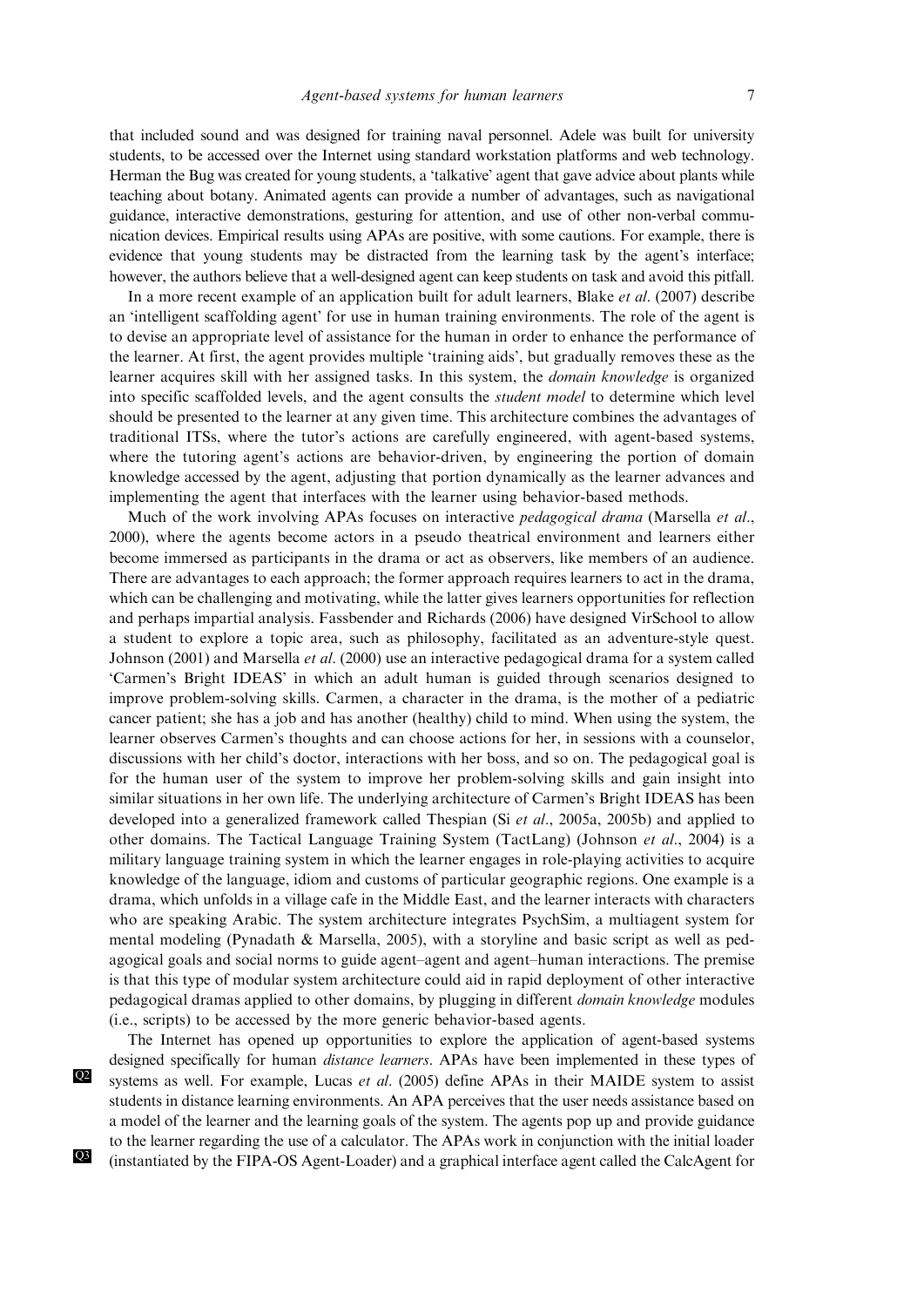handling the display, input, and output to the calculator. Examples of other systems designed to support distance learning in a variety of ways are described in the next few paragraphs.

Some systems combine the first and third classes of agent-based systems for human learning, as described in Section 1, by designing a pedagogical agent's behavior to *replicate* a human expert from whom a novice can learn. One example is the Online Mediator Education System (Tanaka et al., 2006), where students are able to practice their legal negotiation skills with the assistance of a mediator agent. Within the legal profession, a technique known as alternative disputation resolution (ADR) is becoming a common alternative to courtroom trials. To become competent in ADR, law students typically undergo training with an experienced mediator. However, this is costly and time-consuming. An advice agent that embodies the role of a mediator was created by Tanaka et al. (2006). Typical of systems in law-related fields, a case-base (i.e., a database of cases) is used to find examples, together with a mediation model, issue points, similarity measure, and rule-based advice model. The advice agent uses the cases and models to provide guidance and evaluation to trainees. It appears on the screen as a talking head, complete with facial expressions and speech with intonation. Preliminary evaluation studies show that about half of the recommendations given by the on-line case-based training system were accepted by the participants. The developers note that more cases and rules are needed to improve this outcome, eventually leading to a system that can provide recommendations directly to the affected parties.

A growing number of systems have been developed to support a range of distance-learning needs that are not directly focused on acquisition of domain knowledge, but rather on aspects such as organizing and monitoring access to course materials. Teachers face challenges of monitoring progress and sustaining morale when students participate with a learning system remotely. These problems are exacerbated when there are large numbers of students for a teacher to monitor. One example of a system that seeks to address these issues is the agent-based intelligent tutoring system (ABITS) (Mowlds et al., 2006), which instantiates rule-enhanced agents guided by a belief desire intention (BDI) architecture (Bratman, 1987) to identify personal preferences, learner type, and learning style. An individualized *student model* is used in conjunction with an agent who is assigned to each student and assists the student in achieving his/her goals. The agent observes the student's interaction with the e-learning system to formulate its beliefs about the student's level of involvement with the online course. The student's learning style is also added to the agent's set of beliefs via analysis of the responses to a learning style questionnaire. Support provided by ABITS includes: weekly emails to the student summarizing what s/he has achieved, with the aim of providing positive feedback and reinforcement; reminders from the agent regarding due dates for assessments, which require acknowledgement of receipt from the student; and tailored quizzes and recommended reading material. To further support the ability to suggest appropriate course material, ABITS also offers an alterative architecture that includes machine learning agents that can adapt the system based on observing student behavior. For example, the researchers observed that students typically used the weekly lesson title or sub-title descriptions as the source of keywords to search for relevant material. As a consequence, researchers built adaptive agents to automate this search and recommend further reading for the students to undertake.

Most students typically require assistance with more than just the curricular content and learning materials of one particular class—most students also need academic advising to guide them through their entire degree. Getting timely access and advice is a challenge particularly faced by distributed and remote students. This problem has been addressed using agent technology in the 'e-Advisor' system (Lin et al., 2006, 2007) which allows masters students to perform initial and opportunistic planning, that is, dynamic planning performed as needed, to develop a personalized educational program. A number of knowledge models are used, including: ontologies, program regulations, course models, student models, prerequisite relations, and a preference-based optimization model to enable selection of the best plan from a range of plans. Notification, planning, interface, evaluation, and monitoring agents are provided to form a modular multiagent system.

Another open area of research in distance learning environments examines ways to facilitate group-based and collaborative learning where students participate from physically distributed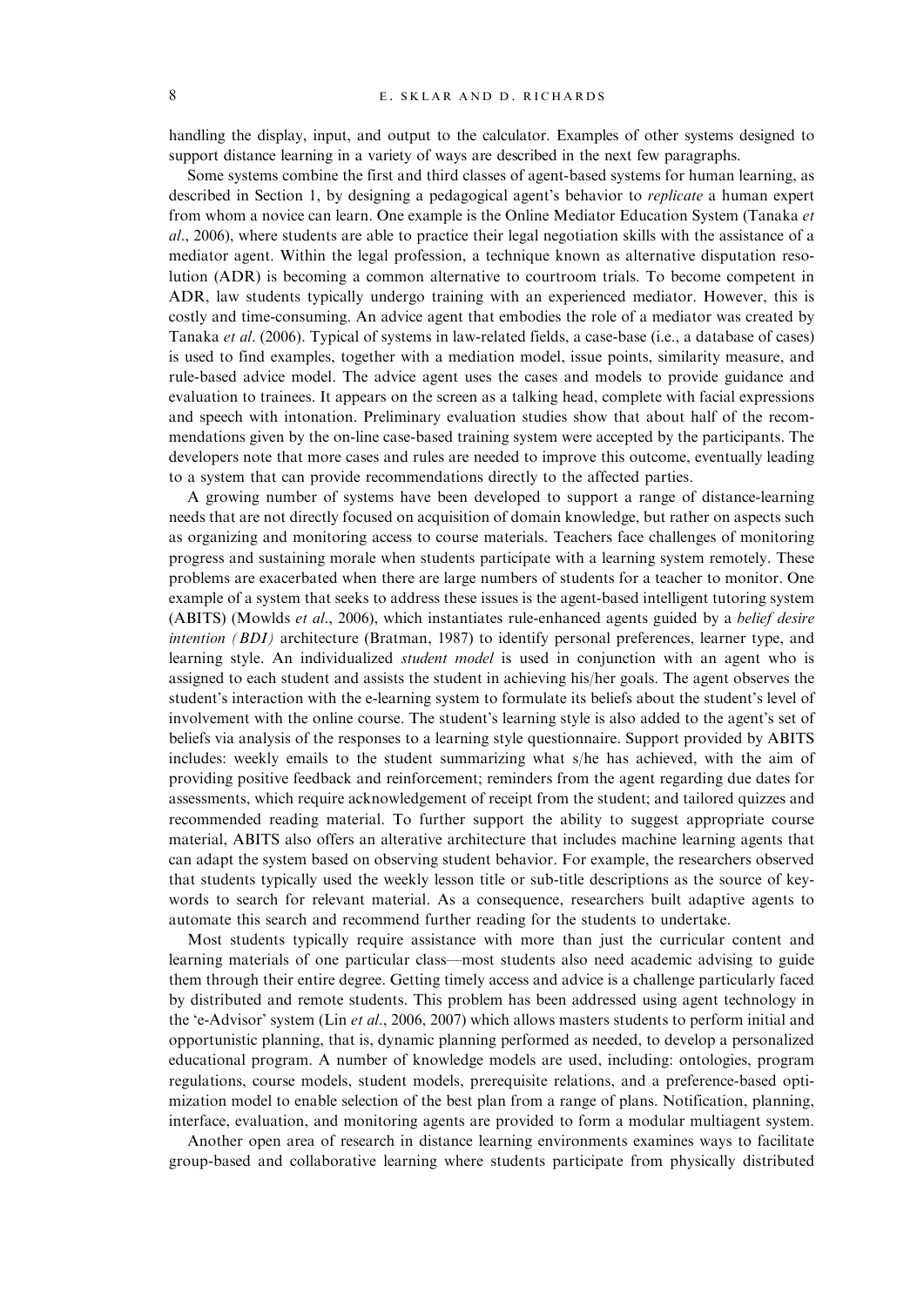locations. The introduction of an agent can help to play the role of a teacher or group guide. One example of a system that uses an agent-based architecture to facilitate a computer supported collaborative learning environment is Intelligent Multiagent Infrastructure for Distributed Systems in Education (Khandaker & Soh, 2007). In this system, agents are instantiated to represent individual students and a teacher, while a 'group agent' enables communication and group activity. The teacher agent performs some analysis of student agent actions in order to advise the human instructor about how to respond.

This section has highlighted a number of issues in the design and implementation of pedagogical agents, describing examples to illustrate each. The modes of interaction and agent appearance differ, with more developed systems leaning toward the inclusion of APAs that employ natural language methods and gestures for conversing with human learners. Authors acknowledge the labor involved in constructing these types of agents and strive to capitalize on behavior-based agent architectures in order to implement modular systems in which some components can be reused when knowledge domains change. The audiences for systems involving pedagogical agents vary widely, from young students in school classrooms to adult learners in business or military settings. Distance learning is a growing area of application, where the community has recognized that needs are not only academic but also organizational.

#### 4.2 Peer-learning agents

There are many learning environments where agents interact with human learners as peers. These agents appear less intrusive than pedagogical agents. Many agent-based learning systems leverage game technology to provide both motivation and a situated, simulated training environment (Lave & Wenger, 1991). Human learners engage with agents as opponents or partners. These agents act more like peers than pedagogical agents, which are more like tutors or instructors. The primary issues faced when constructing peer-learning agents are: developing realistic situated environments in which the human learner and agent peer interact, offering believable agents, and providing natural modes of interaction.

To address the issue of developing situated environments, which can become very expensive, many projects take advantage of a number of free or off-the-shelf game engines. For example, the TactLang mission environment (mentioned earlier) employs a modified version of the game engine Unreal Tournament, known as Gamebots (Adobbati et al., 2001). Many games include simulation components (Aldrich, 2003) that provide practical experience and game elements that offer an environment of engagement, discovery, and competition (Bartles, 2003). Simulations can be particularly useful for providing training in several categories of skills: internalizing processes, understanding systems, decision making, perspective shifting, team building, and cooperation (Galarneau, 2004). Wilkinson (2002) stresses the importance of realistic simulation settings for learners, where errors can be expected and the experience of failure helps learners progress in a safe environment. The notion of safety is particularly critical for the mission rehearsal exercise (MRE) project (Swartout *et al.*, 2001). Safety is also a key consideration in the training simulation being developed by Richards *et al.* (2005, 2007) where agents are created in a game environment to allow the user to explore various risk scenarios. This project is focused on addressing issues concerning the agents' acquisition and reuse of knowledge and the language, cognitive, and behavioral abilities of the agents to provide a more believable, engaging, and immersive learning environment. The more recent work on *Airport World* (Richards et al., 2007) has been used to train customs officers employed at airports to identify high-risk situations. The game setting is similar to that of TactLang in which users interact with virtual (animated) characters in an immersive, virtual reality environment.

A number of development toolkits and game environments including programmable game engines are available, each with various strengths and weaknesses. A good overview and list of game engines is provided by Isakovic (Johnson & Onwuegbuzie, 2004). A shorter discussion is provided in Barles et al. (2005). Game engines often include: a rendering engine to output 2D or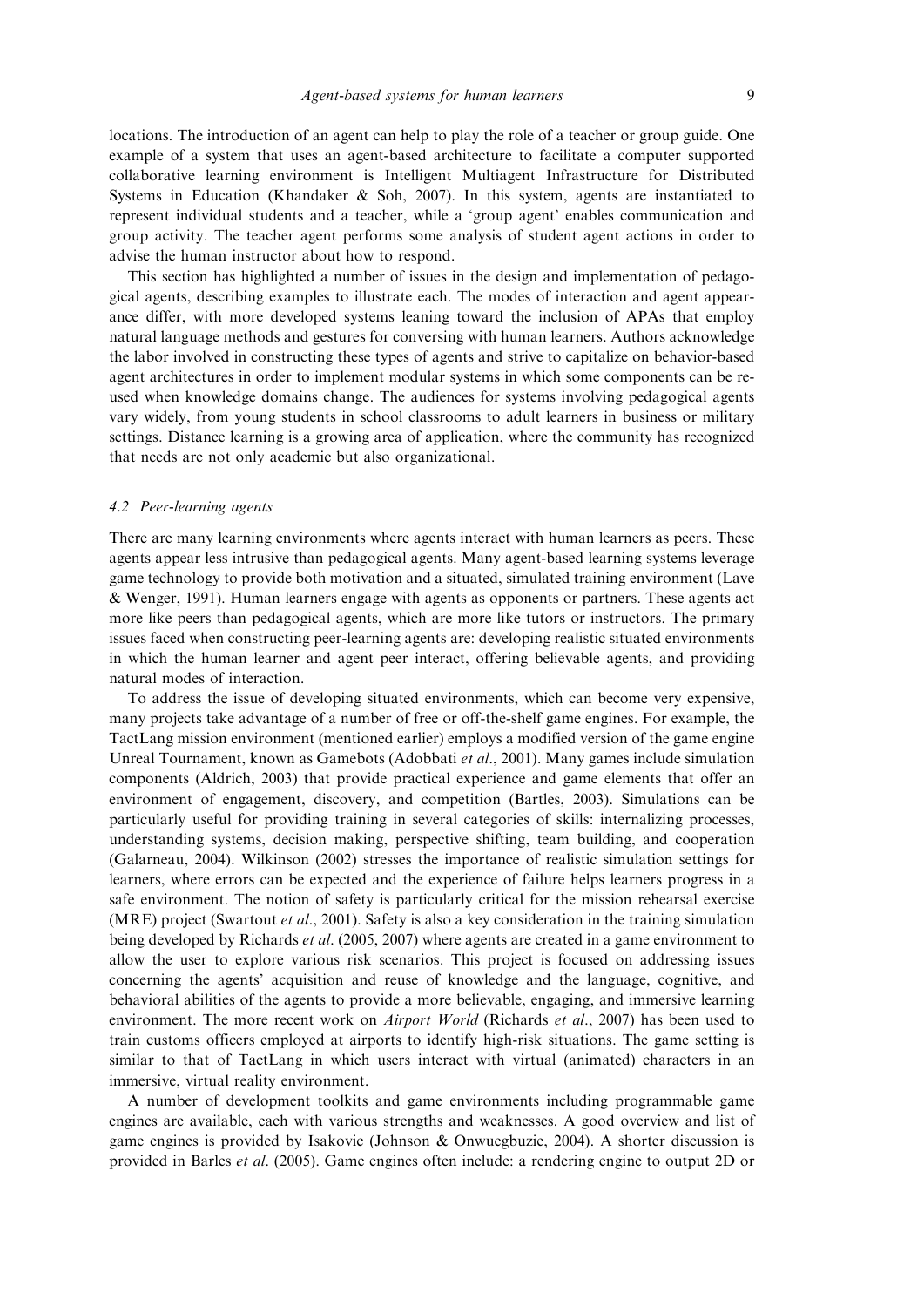3D graphics, an animation package, a physics engine (or other functionality to handle object collision), a sound synthesizer and a scripting language. Some incorporate more sophisticated tools and techniques such as networking, threading, scene graphs, and ideas from AI such as agent-based behaviors, rule bases, and knowledge bases. The developer may be able to choose functionality from a range of options. For instance, Garage Games<sup>1</sup> provides tools for creating 2D, 3D, and console games using the Torque game builder and game engine together with academic resources useful for teaching games development. Different types of games can be developed depending on the game engine, for example Torque supports development of First Person Shooter (FPS) Games. Neverwinternights<sup>2</sup> allows game development, using the Aurora Toolset and game engine, of third person perspective computer role-playing games. Neverwinternights is a dungeons and dragons fantasy game which was the first massively multiplayer online RPG (MMORPG). Now eclipsed by games such as World of Warcraft, it remains quite revolutionary in allowing users to host their own MMORPG server and to create their own worlds and adventures with up to 64 of their friends<sup>3</sup>. Middleware such as the general purpose Gamebryo<sup>4</sup> System Development Kit has allowed the development of robust and complete games and even supported the development of more customized and purpose-built toolkits such as The Elder Scrolls IV: Oblivion which use the gamebryo engine<sup>5</sup>. Similarly the IdTech Engine, developed by Id Software in association with Valve<sup>6</sup> and launched in the first FPS Wolftenstein 3D in 1991 (ID Software, 2009), has been an integral part of successful games such as Call of Duty, Soldier of Fortune, Half-Life, Medal of Honor: Allied Assault, Star Trek: Elite Force, Heretic, Hexen, DOOM, and QUAKE. Simulation games have also been used in business environments, for example, in teaching administrative skills.

Game engines have been employed to incorporate the practice of storytelling to guide the human learning process within an agent-based system. In Richards et al. (2006), the narrative engine is used to interpret user actions into narrative terms that enrich the experience. Through a decomposition and recomposition process, the user may choose from a wide range of options that can be explored in parallel or sequentially. The narrative engine is used in conjunction with the Unreal Tournament game engine to provide training to customs officers. In contrast, Mott *et al.* (2006) use the hierarchical task network planner technique to determine the order and nature of events together with the game engine HalfLife to develop the 'Crystal Island' learning environment, where the student becomes a medical detective as she explores an island and learns about disease.

To address the issue of providing believable agents, one strategy currently being explored by many comes from examining human characteristics, such as emotion and empathy, and extending agents to handle and even emulate such traits. van den Broek (2005) developed empathic technology agents that mimic human empathy in a study concerning stress levels in individuals, where stress was detected through analysis of human voice recordings. In this study, the goal was not to use agents to teach the subjects, like pedagogical agents would, but rather to add human abilities to the agent controller so that the results would be more sociologically valid, a key concern and common shortcoming of laboratory-style testing with humans. In addition, related to better understanding humans is the work of Sehaba and Estrailier (2005), who use an agent approach to help rehabilitate children with autism. A multiagent system is used to model the knowledge of therapists, the child's profile and the dynamics of the interactions between the therapists and the child. Jarrold (2007) conducted a comprehensive study of autistic behaviors with human subjects and used the results to build and test a rule-based system to mimic the responses of autistic children. Spoelstra and Sklar (2007) built a simulation of human learners in groups, as part of the

<sup>1</sup> http://www.garagegames.com/

<sup>2</sup> http://nwn.bioware.com/

<sup>3</sup> http://nwn.bioware.com/about/description.html

<sup>4</sup> http://www.emergent.net/

<sup>5</sup> http://www.elderscrolls.com/games/oblivion\_verview.htm

<sup>6</sup> http://www.valvesoftware.com/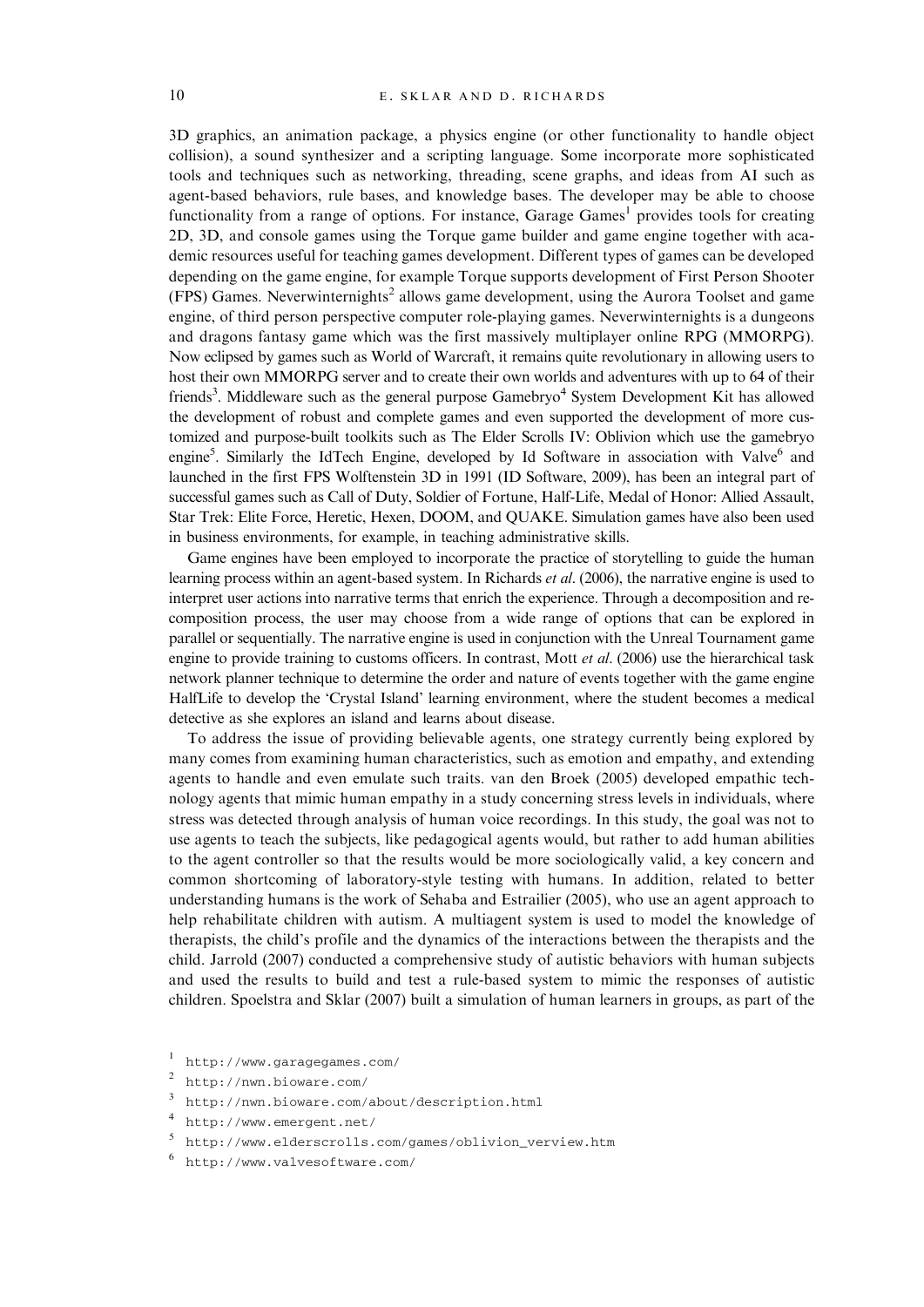SimEd project (Sklar et al., 2004). Their model was constructed from examination of a wide range of pedagogical literature on human learning environments and interactions in group learning. They compared the results of different group compositions with varying the number of 'high' and 'low' ability learners in a group, as well as group size, and the presence or absence of group rewards in learning. Models of emotion were incorporated to reflect the learner's responses to easy and hard lessons.

A key difference between agent systems for human learning and other agent systems is the need for human communication languages as well as agent communication languages (ACL). In general, it is unrealistic to expect a human to communicate with a software agent using a standard (e.g.,  $FIPA<sup>7</sup>$ -compliant) ACL. The burden is on the system developer to create a communication channel that bridges the human-agent gap. It is common to use a personal agent to bridge this gap. Lazzari *et al.* (2005) use personal agents in their remote assistant for programmers (RAP) system to allow human users to interact with other humans and other parts of the system, each represented by other types of agents. Personal agents are created for each online and offline user. Personal agents handle a range of tasks such as selecting answer types, submitting queries, finding answers, finding experts, receiving expert ratings, selecting experts, receiving answers, and rating answers. Some of these tasks are performed in conjunction with other agents in the system. As in the case of RAP, personal agents are tailored to the particular human user based on a user profile, stereotype or model, and often require a high degree of sophistication. This is clearly true in the case of the user observation agent (UOA) employed in the studies of the behavior of autistic children by Sehaba and Estrailier (Sehaba & Estraillier, 2005). This agent takes input from an integrated software and hardware system known as FaceLab to capture features of the human subject's face and orientation of gaze. In addition, the UOA takes into account actions with the mouse, touch screen, and keyboard.

Kim (2005) uses agents as learning companions, motivated by the pedagogical strategy of providing a learner with peer support. This work reveals that the competency of the learner has a large impact on the nature of the interaction with agents as learning companions, referred to as 'PALs'. Strong students, identified by their grade point average, preferred for the PALs to take a leading role and expected to be given correct advice. Weak students preferred to control the PAL and asked for assistance only when they wanted it and were satisfied with some wrong answers, as they found that a PAL that was always correct was intimidating. These interesting findings emphasize the varied influence of agents for human-based learning. Not only will differences in settings and interfaces affect learners, but also the personalities of the learners themselves will be a factor.

This section has highlighted three issues in the design and implementation of peer-learning agents, providing illustrative examples. This application area is largely dominated by game settings, where the agent peer and human learners interact as collaborative or competitive players. The main difference between a pedagogical agent and a peer learner is that the pedagogical agent acts much more like an overt teacher, monitoring students' actions, and providing instructional assistance when observing that the student has made mistakes or is becoming lost; whereas, the peer learner acts more like a classmate, learning and making mistakes along with the student. An interesting area of research is examining the effectiveness of different reasoning models within peer learners to understand whether students respond better to peer agents that appear more or less intelligent. Some systems integrate peer and pedagogical agents, providing a peer agent that makes mistakes and a pedagogical agent that offers corrections, allowing the human learner to observe and learn from the mistakes of the peer. Researchers are finding that believability of the peer agent is important, and many are studying ways to incorporate emotion models in these agents so that they can express satisfaction, frustration, and other emotions throughout their shared learning process.

<sup>7</sup> Foundation for Intelligent Physical Agents, http://www.fipa.org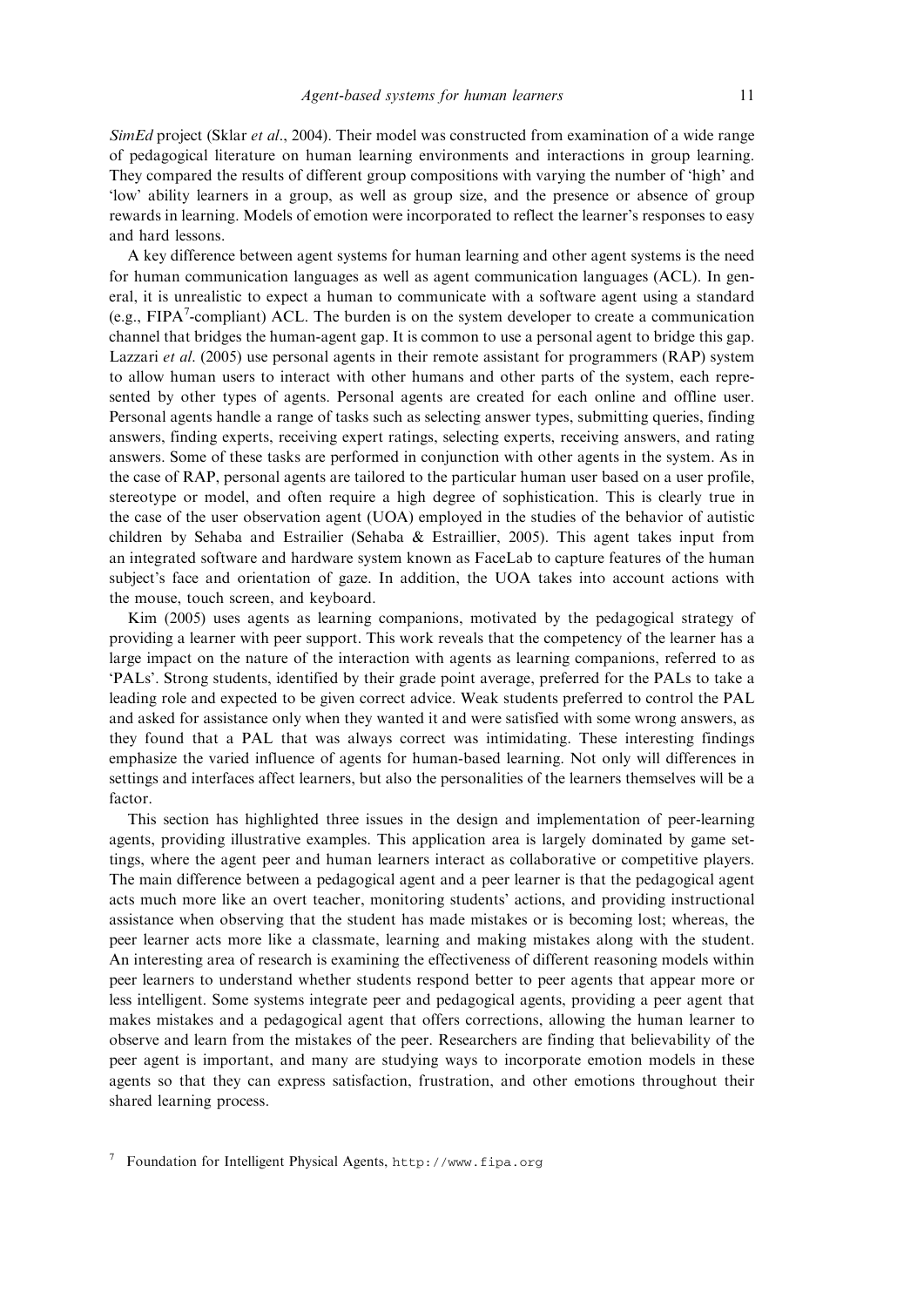# 4.3 Demonstrating agents

The notion of agency is useful for teaching and *demonstrating* a wide range of phenomena in the world. From introductory programming concepts (Blank *et al.*, 2005) to dynamic systems (Wilensky & Resnick, 1999), innovative researchers and teachers have developed many different types of agents that interact with students of all ages. These environments take advantage of the popular and proven constructionist (Papert, 1991) pedagogical paradigm, motivating students and helping them to learn by doing. Here we highlight two complementary directions within this paradigm that concentrate on the use of agency to provide meaningful learning experiences: multiagent simulation and educational robotics. These types of demonstrating agents are very different from the types of pedagogical and peer-learning agents described in the previous two sections. There is no explicit model of the teacher or the student. The student acts as a programmer, developing her own methods of controlling the agents. In these systems, the agents are the manipulatives: 'objects that can be touched and moved by students to introduce or reinforce a [mathematical] concept' (Hartshorn & Boren, 1990), which have been shown to be effective in mathematics education (Suydam & Higgins, 1977).

Educational agent-based and multiagent simulation systems allow students to program agents using simple commands and to view graphically, and instantly, the effects of their code. This not only teaches students about programming concepts, but also provides powerful lessons in modeling. Students observe the world, invent rules about it, program the rules and analyze how well their rules represent the phenomena in the world that they are attempting to model. One of the more widely used agent-based simulation environments in education settings is NetLogo<sup>8</sup> (Wilensky, 2002), developed by Uri Wilensky and others at Northwestern University (Sklar, 2007). Branching out from StarLogo (Resnick, 1997), NetLogo provides participatory modes of interaction. Both StarLogo and NetLogo are based on Seymour Papert's LOGO environment (Feurzeig et al., 1970) in which novice programmers control a 'turtle' by giving it simple commands such as 'go forward'. Sengupta and Wilensky (2005) use NetLogo to assist physics students to better understand the field of electromagnetics at the micro level. By modeling concepts such as electrons and atoms as agents, students are able to discover emergent phenomena for themselves and learn to predict behaviors of or within a system in ways that result in deeper learning and understanding. The NetLogo Investigations in Electromagnetics study demonstrates how learning in the domain can be broken down. In this particular domain, 'thinking in levels using multiagent based models allows the students to establish concrete relationships between submicroscopic objects (e.g., electrons) which are shrouded in mathematical equations in traditional physics instruction' (Sengupta & Wilensky, 2005). Blikstein and Wilensky (2005) also employed the NetLogo environment as a way of helping students to understand some of the difficult concepts involved in Materials Science. The MaterialSim system is a modeling for understanding framework that uses multiagent modeling languages, in which each agent is a basic computational construct with simple rules which control their behavior and from which more complex higher level behaviors emerge. The study included classroom observations, pre- and post-interviews and data analysis of the usage session.

REAL (Bai & Black, 2006; Bai et al., 2007) is a framework that uses a multiagent system comprising a reflective agent, pedagogical agent, expert agent, and communication agent to model the human roles of user, teacher, domain expert, and a coordinator, respectively. The REAL framework includes a simulated gaming environment that allows learners to reflect on what they know by exploring their own ideas. Users specify behaviors for agents in the system via propositional networks or procedural rules. (Bai & Black, 2006) want to go beyond an educational game system, which may be engaging but not necessarily result in constructive reasoning. The REAL system allows students to debug their own thinking processes by looking at their thoughts represented in the system from different perspectives. The system can incorporate machine-learning techniques such as Bayesian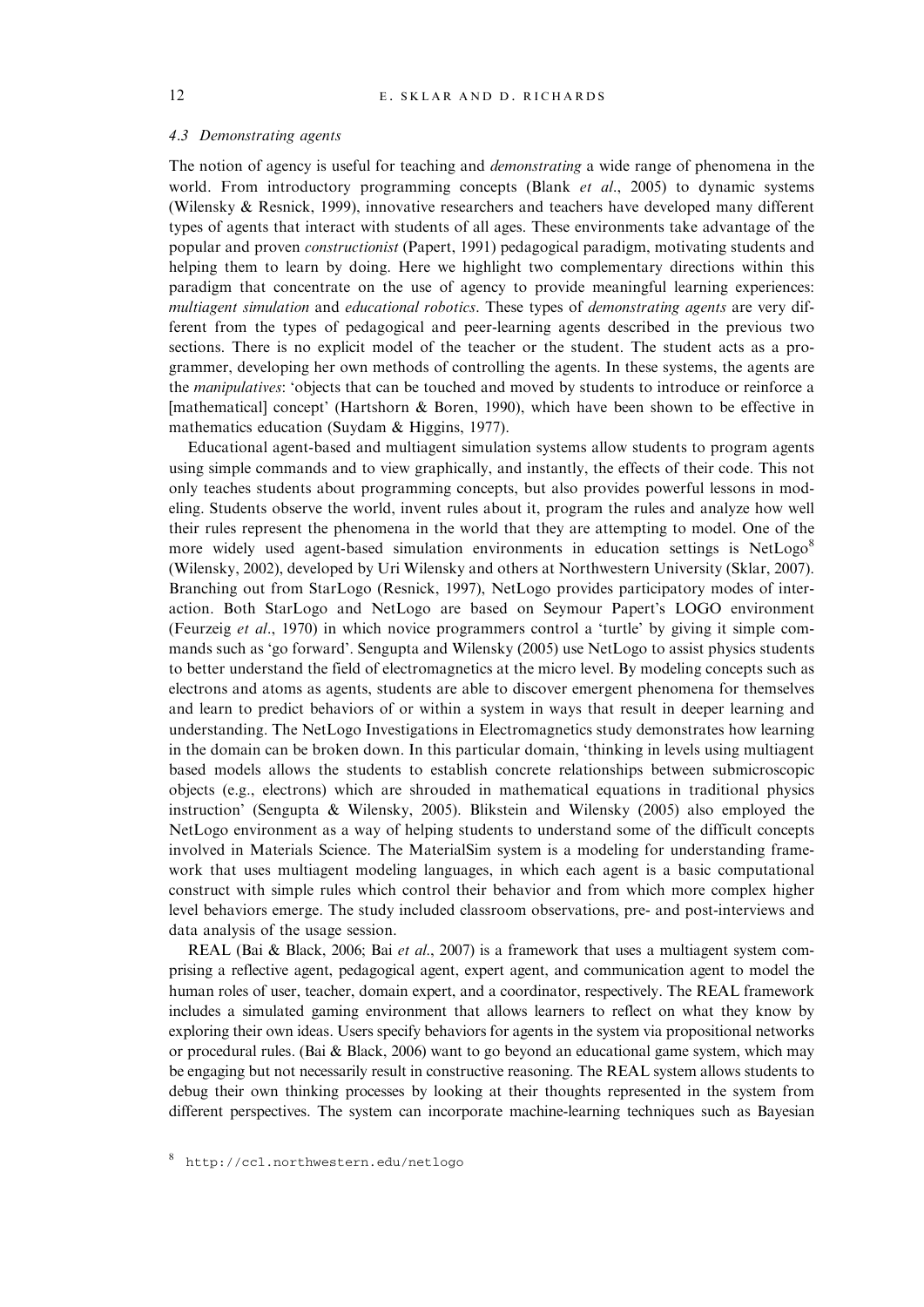networks and concept maps. The agents are implemented using a BDI architecture. The work differs from NetLogo in the use of a game environment and the visualization of propositional statements.

Examples of other multiagent simulation environments include Swarm<sup>9</sup> (Epstein & Axtell, 1996), RePast<sup>10</sup> (North et al., 2006) and AgentSheets<sup>11</sup> (Repenning & Citrin, 1993). Only AgentSheets was constructed explicitly for use in education settings, where students give agents behaviors using a menu-driven interface. Swarm, based on the simple notion of ants gathering sugar in a nest, and RePast, a Java implementation with Swarm-like properties, have been quite widely used to model, test and refine a broad range of complex economic, social, computational, and scientific theories. Both of these environments require skilled programmers to implement and control the behaviors of agents, and so are not as accessible in most educational settings.

Educational robotics refers to the use of robots in classrooms to teach a wide variety of topics, not necessarily robotics in particular (Sklar & Parsons, 2002). With the advent of the LEGO Mindstorms Robotics Invention System<sup>12</sup> in the late 1990s, today robots are being used all over the world to engage students from early primary through undergraduate classrooms (Klassner & Anderson, 2003; Blank et al., 2005; Sklar et al., 2005). As outlined in Sklar et al. (2005), some university courses focus more on hardware and engineering design aspects of robotics, while others concentrate on control mechanisms, agency, behavior-based paradigms, and multiagent systems. A broad range of experience reports have been published detailing lessons learned using robotics with younger students, in primary and secondary school classrooms and after-school programs (e.g., Martin, 1994; Wagner, 1999; Goldman et al., 2004).

As well as hands-on, hardware-based approaches, a number of simulators have been developed to give students who do not have access to robot hardware an opportunity to explore the concepts behind controlling robots or to speed up development by providing a rapid-prototyping environment where debugging can occur more quickly than on real robots. Chu et al. (2005) developed RoboXAP, an agent-based simulation environment for children, designed to be used in conjunction with the popular RoboLab (Erwin et al., 2000) graphical programming interface and LEGO Mindstorms robot. The motivation was to give students an opportunity to learn about agent-based programming by using RoboLab in a 'safe and friendly' place—they can 'try out' programs in the simulator before loading them onto the robot platform and before being faced with real-world, physical constraints, and issues such as noise.

When dealing with varying robotic platforms, even with a relatively simple one like the LEGO Mindstorms, it is effective for students to be able to classify and specify behavior patterns for their robots. Behavior patterns can range from basic actions, such as 'move forward for 4 s', to complex activities such as 'open a gate'. Owing to the complexity of defining and implementing robot behaviors, many control architectures are designed to build complex behaviors out of simple, lowlevel commands (Mataric, 1998). Another approach by (Goldman, 2005) provides a custom behavior-based interface to RoboLab and an XML-based translator for downloading on to the Sony AIBO robot. Azhar et al. (2006) describe an agent-oriented behavior-based interface framework designed to enable learners to specify introductory programming concepts at various levels of abstraction, across multiple platforms within a simulation environment that can be used for testing ideas and programs developed.

The work of Holz et al. (2006) combines virtual reality with hardware to create a Mixed Reality Agent. A museum guide was created that combines a virtual agent displayed on a computer screen sitting on top of a physical agent robot. The physical agent allows the museum guide to move around a building, while the virtual agent allows the robot to have a persona that is expressive and adaptable. For example, the interface can be adapted to the type of user, children or adults, or the

<sup>9</sup> http://www.swarm.org

<sup>10</sup> http://repast.sourceforge.net

<sup>11</sup> http://agentsheets.com

<sup>12</sup> http://www.legomindstorms.com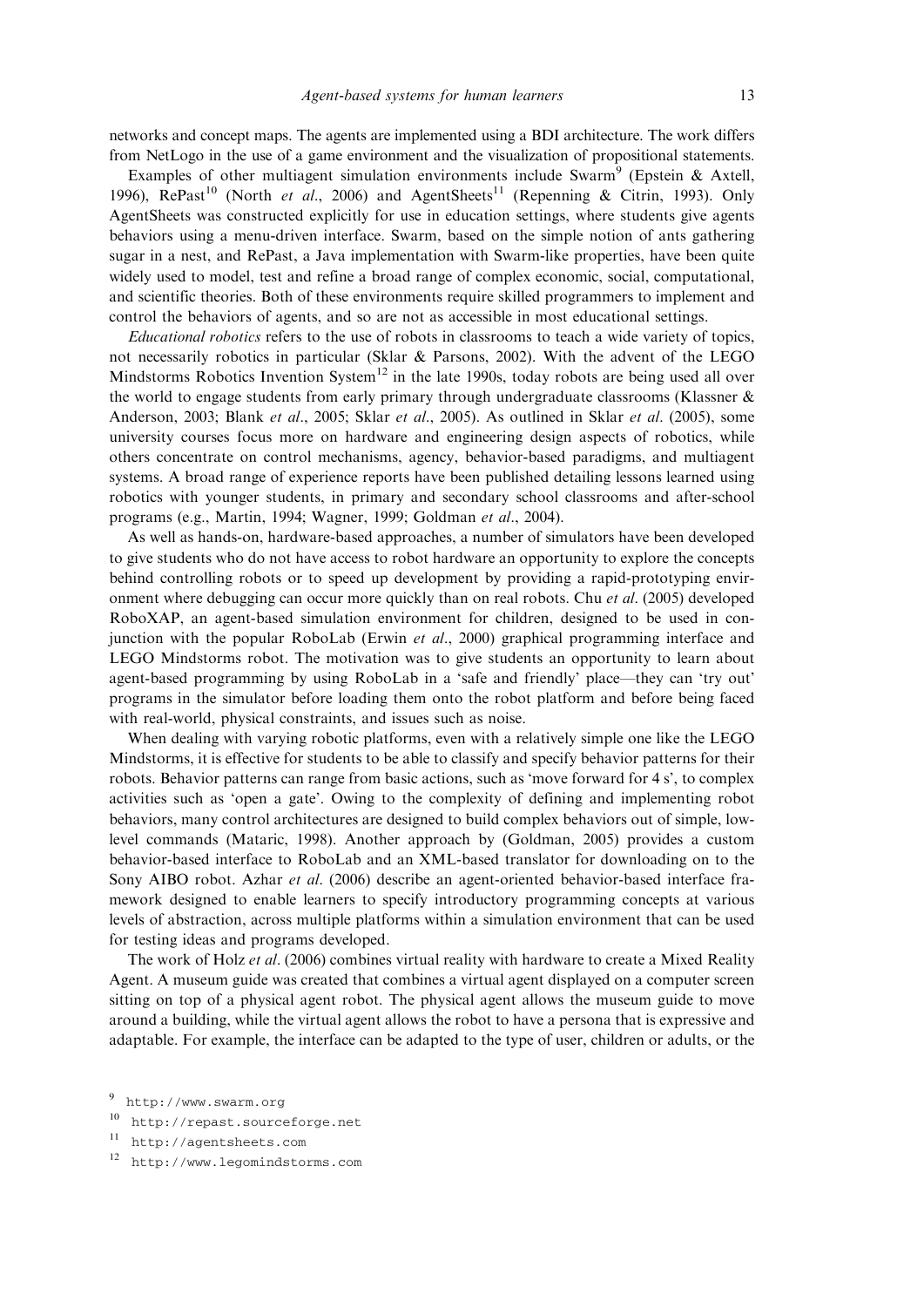virtual reality can be adapted to content where a lion may introduce a display of carnivore skulls or the face of the Mona Lisa may introduce some Italian paintings. BDI reasoning is used to determine where the robot should move to and also which avatar and animation is appropriate.

A new type of mixed interface system that combines demonstrating agents with human learners in an interactive drama is I-Shadows (Brisson et al., 2007). In I-Shadows, an agent-based system creates virtual characters that are displayed on a screen and children interact with the virtual agents using physical shadow puppets. Both physical and virtual worlds exist side-by-side, with events that occur in the physical world being reported to the virtual world, and vice versa. Individual agents take on roles in the puppet drama (such as 'hero' and 'villian'), and each agent is instantiated using the same architecture but with different parameters.

This section has presented two approaches to the use of *demonstrating agents* in educational settings: agent-based simulation and robotics. While there are numerous examples of each type of system implemented in non-educational settings, the last 10 years has shown tremendous growth in these types of environments designed particularly for use in classrooms and other human learning situations. Probably the most critical design issue when developing demonstrating agents is the identification of the audience and thoughtful analysis of the skills of learners before and after engaging with the system. In most cases, learners are novice programmers so the system has to provide subtle lessons in introductory programming in order for the students to control the agents in desired ways—even if the domain knowledge for which the system was built is not programming. The modes of interaction between human learner and demonstrating agent differ, being either virtual, physical, or mixed (as in I-Shadows). Some systems involve programming multiple agents at a time (as in NetLogo), while others focus on single agents (as do most educational robotics systems). In systems with a virtual component, such as NetLogo and I-Shadows, the environment is constrained and the programmer (i.e., human learner) does not have to worry about external factors that might interfere with agents' behaviors, whereas in a physical environment, learners have to cope with issues such as noise and battery life. Systems incorporating demonstrating agents tend to stand apart from the systems discussed earlier in which pedagogical or peer-learning agents are implemented. While some systems employ simulation to create a believable environment for human learners (e.g., Swartout et al., 2001; Richards et al., 2005), these are not truly hybrid systems because the human learners do not program controllers for the agents in the simulation. An open area of research is the development of systems where human learners can program demonstrating agents while also interacting with pedagogical and/or peer-learning agents for assistance in the learning process.

#### 5 System architecture comparison

System architectures can vary widely depending on the purpose of the system, preferences of programmers and designers, and technical practicalities related to implementation. From a general software engineering perspective, traditional system architectural 'design patterns' (Gamma et al., 1995) include: data abstraction, communicating processes, implicit invocation, repository, interpreter and layered (Shaw, 1996), and client-server or peer-to-peer. From the systems highlighted in this paper, we identify three architectural design patterns: *single agent, multiple heterogenous* agents, and multiple homogeneous agents.

In the *single agent* approach, one agent possesses multiple capabilities and comprises all the components illustrated in Figure 2b. This pattern is probably the most traditional and could be used to describe early systems before multiagent approaches gained prominence. However, this pattern is not limited to traditional systems and its use is not uncommon today. The single 'agent' approach can be used loosely, to refer to the overall purpose of the system, i.e., an agenthelping a human learn; or can be more tightly connected to the use of classic agent architectures, such as BDI. Some systems allow instantiation of multiple instances of a single agent, in order to support multiple students working together at the same time, for example STEVE (Rickel  $\&$  Johnson, 1998). We still label these systems as using the 'single agent' approach, however, since they are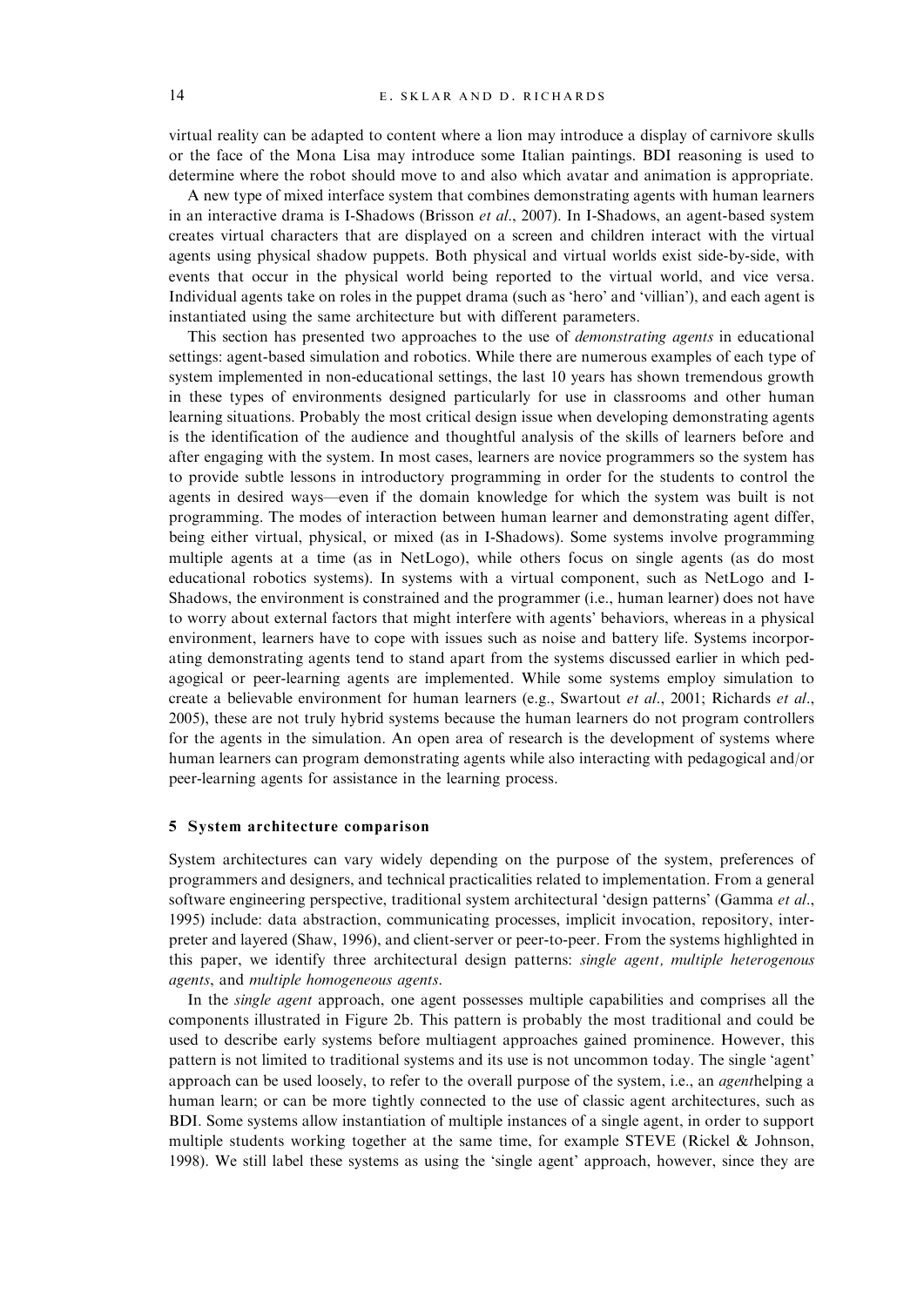primarily designed to operate in a single agent environment, whereas the multiple homogenous systems (described below) instantiate agents that cannot accomplish the system goal alone.

In the multiple heterogenous agents approach, multiple agents each have their own goals and tasks to perform and can work together to achieve larger system-level goals. Various architectural design patterns for multiagent coordination, such as broker, embassy, monitor, and mediator are discussed in Hayden et al. (1999). We include a student agent, as many of the systems reviewed include an agent that explicitly represents (models) the learner. A very commonly used design pattern is to divide the system into multiple components (as in Figure 2b) and have each be handled by a specialized agent. The popularity of this pattern is not surprising as the architecture provides a modular way of decomposing a system into small, manageable components. This pattern achieves the software engineering design goals of low coupling and high cohesion (Sommerville, 1992) by using independent and event-driven software modules in the form of different agents. An example is the dynamic adaptive learning system (Sun *et al.*, 2005) that uses a student agent, an evaluation agent, a record agent, a learning object agent, and a modeling agent. In this system, the agents cooperate to determine the appropriate learning objects to be presented to the student. Each agent is complex with it's own internal architecture, e.g., the learning object agent contains layers for managing communication, learning paths, and learning objects.

In the *multiple homogeneous agents* approach, multiple agents all have the same role and operate in parallel. These are the simulated and physical demonstrating agent systems described in Section 4.3. Typically, these types of systems do not contain the components outlined in Figure 2b, such as a student model or teaching component. As discussed in the earlier section, demonstrating agents comprise or embody the entire learning system, which in the terms of Figure 2b, consists only of domain knowledge and a user interface. These systems do not possess any reasoning capabilities about the learner. An example is NetLogo, where each agent is actually programmed by the student. The agents themselves are typically quite primitive, with reactive behaviors that respond to other agents and their environment but do not perform any sophisticated reasoning. However, complex system-wide behaviors can emerge through these interactions.

Figure 3 illustrates the agent-based architectural patterns, alongside the component model from Figure 2b. The single agent pattern is achieved by implementing one agent that handles all the capabilities inside the shaded box. The multiple heterogenous agents pattern is achieved by implementing multiple agents, frequently one for each of the components within the shaded box.



Figure 3 MAS architectural pattern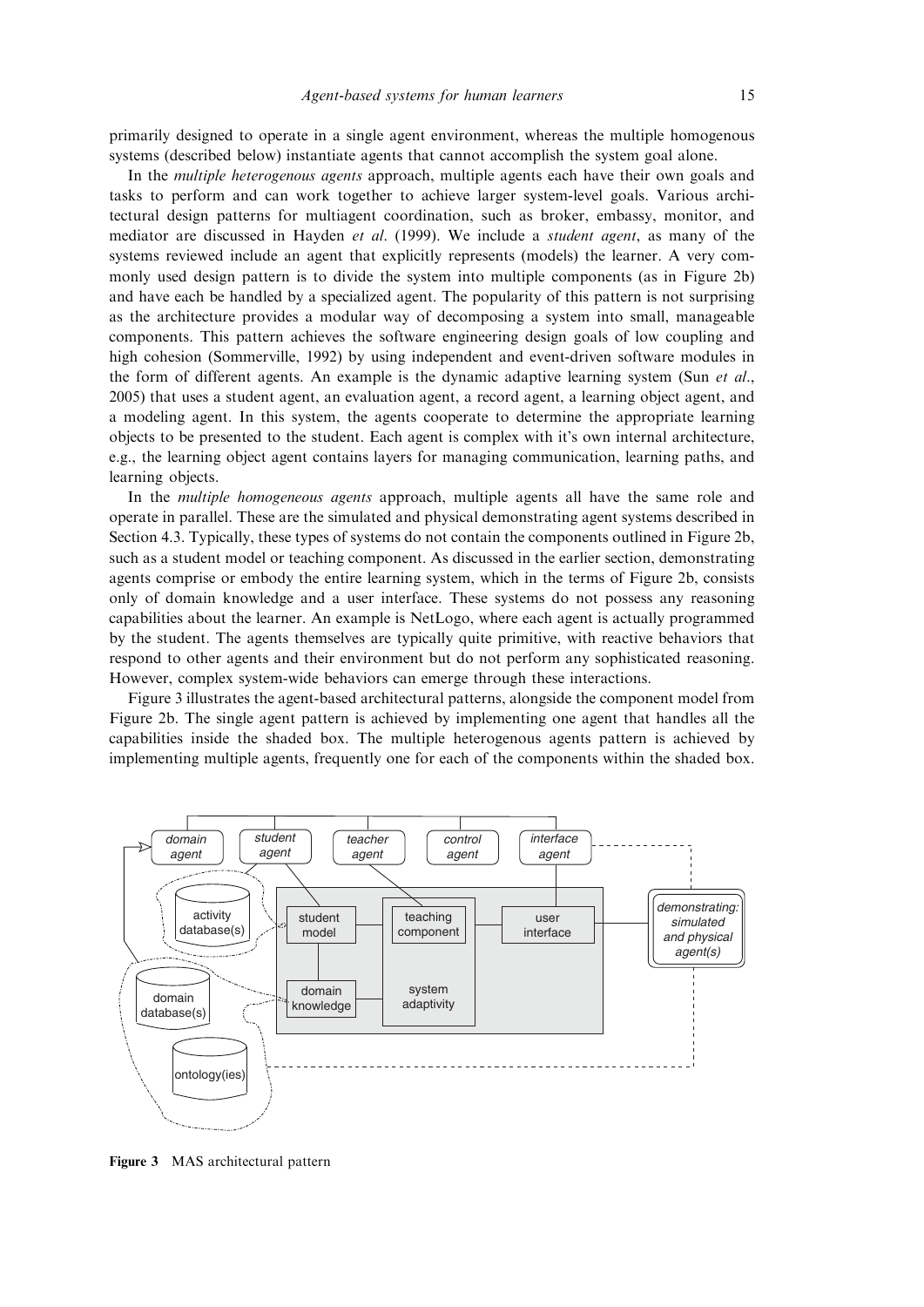| Table 1<br>Comparison of systems discussed |
|--------------------------------------------|
|--------------------------------------------|

|                                                                                    | Agent role    | Architectural pattern |
|------------------------------------------------------------------------------------|---------------|-----------------------|
| Pedagogical                                                                        |               |                       |
| ABITS (Mowlds et al., 2006)                                                        | Observational | Multiheterogeneous    |
| Intelligent Scaffolding Agent (Blake et al., 2007)                                 | Observational | Single                |
| Carmen's Bright IDEAS (Marsella et al., 2000)                                      | Participatory | Single                |
| DAL (Sun et al., 2005)                                                             | Observational | Multiheterogeneous    |
| e-Advisor (Lin et al., 2006, 2007)                                                 | Participatory | Multiheterogeneous    |
| I-MINDS (Khandaker & Soh, 2007)                                                    | Mixed         | Multiheterogeneous    |
| MAIDE (Lucas et al., 2005)                                                         | Mixed         | Multiheterogeneous    |
| Online Mediator Education System (Tanaka et al., 2006)                             | Mixed         | Single                |
| STEVE (Rickel & Johnson, 1998)                                                     | Participatory | Single                |
| TactLang (Johnson et al., 2004)                                                    | Mixed         | Single                |
| VirSchool (Fassbender and Richards, 2006)                                          | Participatory | Multiheterogeneous    |
| Peer-learning                                                                      |               |                       |
| Airport World (Richards et al., 2007)                                              | Participatory | Multiheterogeneous    |
| Autism Project (Sehaba & Estraillier, 2005)                                        | Mixed         | Multiheterogeneous    |
| Crystal Island (Mott et al., 2006)                                                 | Participatory | Multiheterogeneous    |
| PAL (Kim, 2005)                                                                    | Participatory | Single                |
| RAP (Lazzari et al., 2005)                                                         | Participatory | Multiheterogeneous    |
| SimEd (Spoelstra & Sklar, 2007)                                                    | Observational | Multihomogeneous      |
| Demonstrating                                                                      |               |                       |
| I-Shadows (Brisson et al., 2007)                                                   | Participatory | Multihomogeneous      |
| MIRA (Holz et al., 2006)                                                           | Participatory | Multiheterogeneous    |
| NetLogo (Wilensky, 2002; Blikstein & Wilensky, 2005;<br>Sengupta & Wilensky, 2005) | Participatory | Multihomogeneous      |
| REAL (Bai & Black, 2006; Bai et al., 2007)                                         | Participatory | Multihomogeneous      |
| RoboXAP (Chu et al., 2005)                                                         | Participatory | Single                |

Refer to Section 4 for descriptions of systems listed.

These are shown on the top row and include separate agents to interface with the domain database(s), to model the student, to implement a particular teaching style, and to communicate with the human user (i.e., student). Sometimes there is a central 'control agent' that oversees smooth operation of the entire system. On the right, there is one box with a double border containing the demonstrating agents, and we note that there are hybrid systems, particularly those employing simulated agents, that combine demonstrating agents with the other components or types of agents. However, there is no work that we are aware of which implements a physical agent in the same system as the other types of components (or agents), or one in which a pedagogical agent helps the user learn how to control a simulated agent.

Another way of comparing systems is by examining the role that agents play in interacting with humans. There are essentially two categories: *observational* and *participatory*. Systems with observational agents are likely to include, as represented in Figure 3, one or more knowledge bases, databases, and/or ontologies. These may be external to or embedded within an agent. These agents tend to be very complex and contain sophisticated reasoning capabilities. Systems with participatory agents include demonstrating agents as well as pedagogical agents that interact directly with the learner. Some systems are mixed, containing agents of each type.

Table 1 compares the systems highlighted here, particularly those discussed in Section 4. The systems are grouped based on type (pedagogical, peer-learning, or demonstrating), and two other axes are presented: agent role and architectural pattern. The only clear distinction is with the demonstrating systems: all are participatory in terms of agent role, and the multihomogeneous architectural pattern appears only in this type. Otherwise, there is a healthy mix of techniques in the pedagogical and peer-learning systems.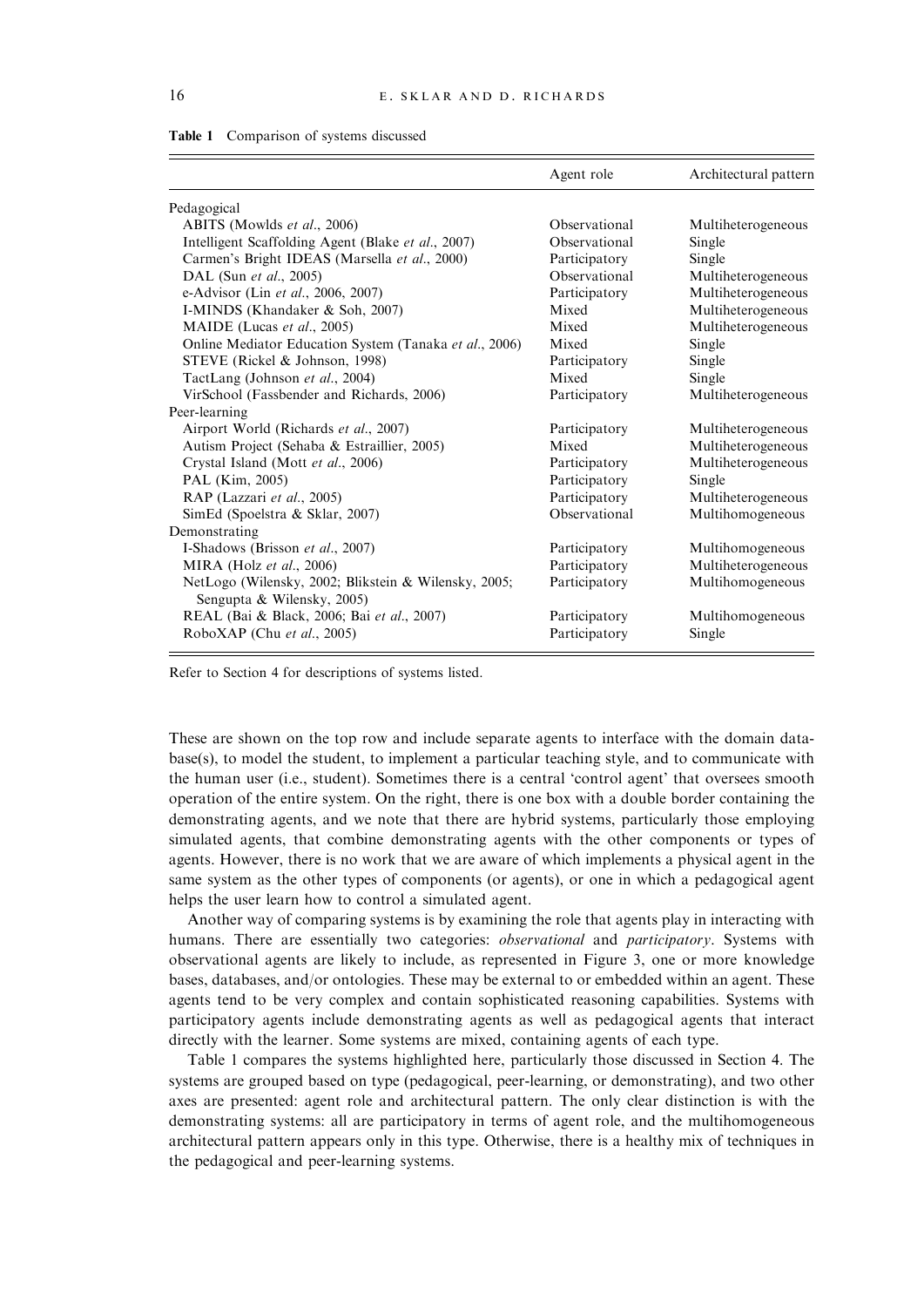# 6 Testing and evaluation

One of the more prominent issues that separate human learning systems from other agent-based and interactive systems development is the aspect of testing and evaluation. Simply installing technology in educational settings does not ensure better learning outcomes. It is expected that not only the software learning environment be fully debugged and tested, but also, particularly among education researchers, the system must be evaluated with respect to its effectiveness as a learning environment. This section provides a brief description of evaluation in the broader context of interactive learning systems, with emphasis on aspects of interest to developers of agent-based systems for human learning.

While there is no fixed standard for evaluating the effectiveness of interactive learning systems, there are two generally accepted categories of assessment (Littman & Soloway, 1988; Mark & Greer, 1993):

- <sup>&</sup>gt; formative assessment tests the design and behavior of a system in-progress, generally performed by computer scientists, system designers, and builders; and
- *summative assessment* evaluates the effectiveness of a completed system, generally performed by educators and/or psychologists.

Researchers begin by identifying what is being evaluated. Design and performance aspects need to be examined differently. The nature of the testing will vary depending on whether the goal is to assess the theoretical basis underlying the system or the software components themselves.

Within formative assessment, each of a learning system's components (identified in Figure 2b) can be evaluated individually. Domain knowledge should be checked for accuracy and coverage. The teaching component can be evaluated for the range of instructional method(s) offered, its level of adaptability and the degree to which its instruction is based on proven educational and psychological methods. The user interface can be examined by comparing multiple user interfaces for the same underlying engine and looking, in particular, for improvement in student learning. System adaptivity can be compared using interactions at different skill levels. The control component can be evaluated using various system performance measures, such as speed. Finally, and probably the most important, improvement in student knowledge (i.e., learning) can be measured using the same criteria in a computer-based environment that are employed within standard educational and/or psychological testing. These include: (1) validity—does the test show evidence that it measures what it says it measures? (2) reliability—are multiple results for the same subject consistent? (3) objectivity—is the test administered and scored the same way for every participant? (4) standardization—can results be translated into a meaningful representation of student performance?

Pedagogical drama is a specialized case of the more general area known as *interactive drama*, which includes immersive environments for entertainment as well as education. Recent work has examined *drama management (DM)* within interactive drama systems (Roberts & Isbell, 2007) and included discussion about the application of DM research to educational systems. (Roberts & Isbell, 2007) list a number of measures against which a DM system could be evaluated: speed (of system operation), coordination (among players and non-player characters in a system), replayability, authorial control, player autonomy, ease of authoring, adaptability, soundness, invisibily, and measurability (of user's satisfaction with the system). All of these could be adapted for use in evaluating the immersive systems described here, where the learner takes on the role of a player, the teacher takes on the role of an author, and non-player characters are either learning peers, advisers or tutors, or background elements of the system.

The techniques for performing assessments vary depending on which component is being evaluated, the phase in the system development cycle in which the evaluation is being performed and who is performing the evaluation. Similar to typical HCI lifecycle models, such as the star life cycle (Preece *et al.*, 1994) that involves evaluation after each step, evaluation of learning systems typically follows an iterative cycle. Beginning with system development and extending through to experimental research, steps may be revisited at any time during the formative phases of system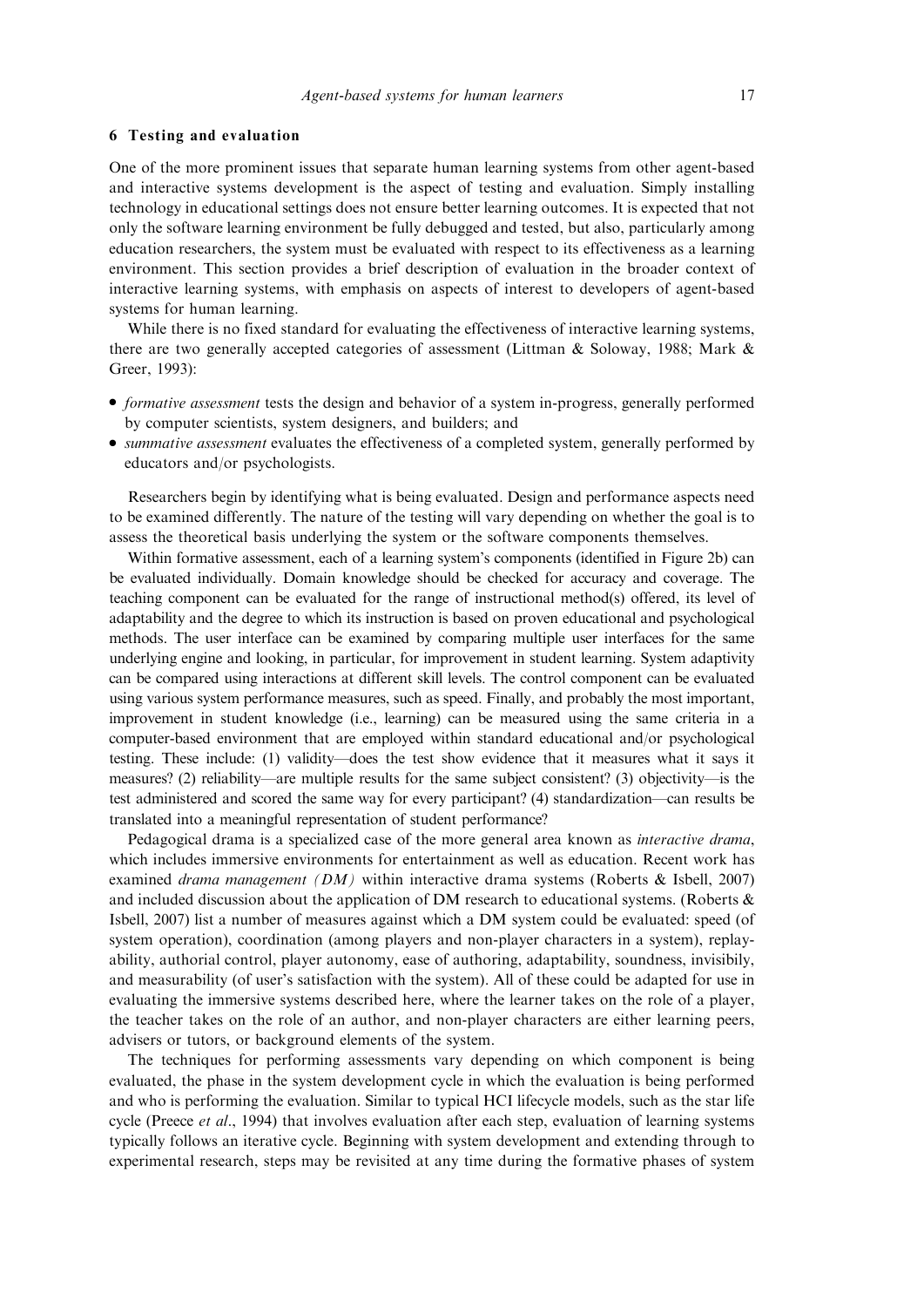development. Once summative assessment begins, in the experimental research phase, the system cannot change; otherwise, the summative results will be invalid. Pilot testing often occurs late during formative assessment, bridging the gap to summative assessment. There are three methods of pilot testing (Sklar, 2000): (1) one-to-one, which is performed early in the development cycle, with one student, instructor, trainer, or researcher providing feedback; (2) small-group, which is performed later in the development cycle, with a small group of students, instructors, or trainers providing feedback; and (3) field, which is performed near the end of development, emulating experimental conditions with teachers or trainers and students in a 'live' (i.e., classroom) setting.

Other techniques are more pertinent during summative assessment. In criterion-based evaluation, a general list of guidelines is developed and systems are evaluated based on their adherence to these guidelines, for example, program construction, behavior, and characteristics. While developing relevant criteria is not an easy task, this method may prove useful in formative assessment and in comparing different systems. With expert knowledge and behavior assessment, system performance is compared with that of a human expert performing the same task. Software systems may be subjected to a standard certification process, through careful examination by qualified human experts. In sensitivity analysis, the responsiveness of a system is tested on a variety of different user behaviors. This may be particularly useful for evaluating system adaptivity. After system development and pilot testing are complete, experimental research can begin. The conditions should be the same as those during the field testing phase.

Two mechanisms for collecting evaluation data are common:

- <sup>&</sup>gt; quantitative, in which numerical data is analysed, frequently by comparing scores on pre- and post-tests and surveys, to measure changes in student performance and attitudes; and
- <sup>&</sup>gt; qualitative, in which interviews and surveys are conducted and observations are made.

*Mixed methods* research (Johnson & Onwuegbuzie, 2004) combines the two, but traditionally, at least in the education arena, researchers tend to adhere to the methods of one category or the other. Quantitative methods rely on standards testing styles, with multiple choice questions and Likert scale surveys. System logs are also examined. Qualitative, or 'open', methods encompass data taken in both written and oral forms, as part of interviews, questionnaires and open surveys containing short-answer questions (rather than multiple choice). Transcripts are 'coded' and analysed based on measures such as frequency of broad term usage, often borrowing techniques from natural language processing in order to compute semantic similarity between answers.

Reviewing the literature describing agent-based systems issues, written from an agents research perspective (as opposed to an education research perspective), the primary type of evaluation is formative assessment, particularly testing the accuracy and functionality of system design, and early pilot testing. Within the sampling of literature referenced in this article, a wide range of test environments have been used, including primary, secondary and undergraduate classrooms, research laboratories, industrial workplaces, military bases, and distance learning (or 'e-learning') settings. As well, there are broad differences in the maturity of systems presented. Some have completed only the design phase while others have been fully implemented. Many have undergone some aspects of formative testing, including architecture and system design reviews, and user interface studies. Few have reached the summative testing phases, but some have conducted focus groups and pilot studies.

Despite the growing interest in the inclusion of intelligent agent technology in e-learning environments (e.g., Conole, 2002; Logan et al., 2002; Songa et al., 2004), Mahmood and Ferneley (2006) believe, with respect to animated agents for e-learning, that 'empirical investigations of their use in online education are limited' and that 'there is now a sense of urgency in identifying how to incorporate pedagogical agent technology appropriately in e-learning environments' (pp. 153–154). In response to this need, (Mahmood & Ferneley, 2006) have conducted an empirical exploratory study to investigate appropriate use of pedagogical agents and propose a general framework which evaluates: animated agent roles, dialogue context, visual context, pedagogical context, animated agent service quality and usefulness, presence context, and profile context.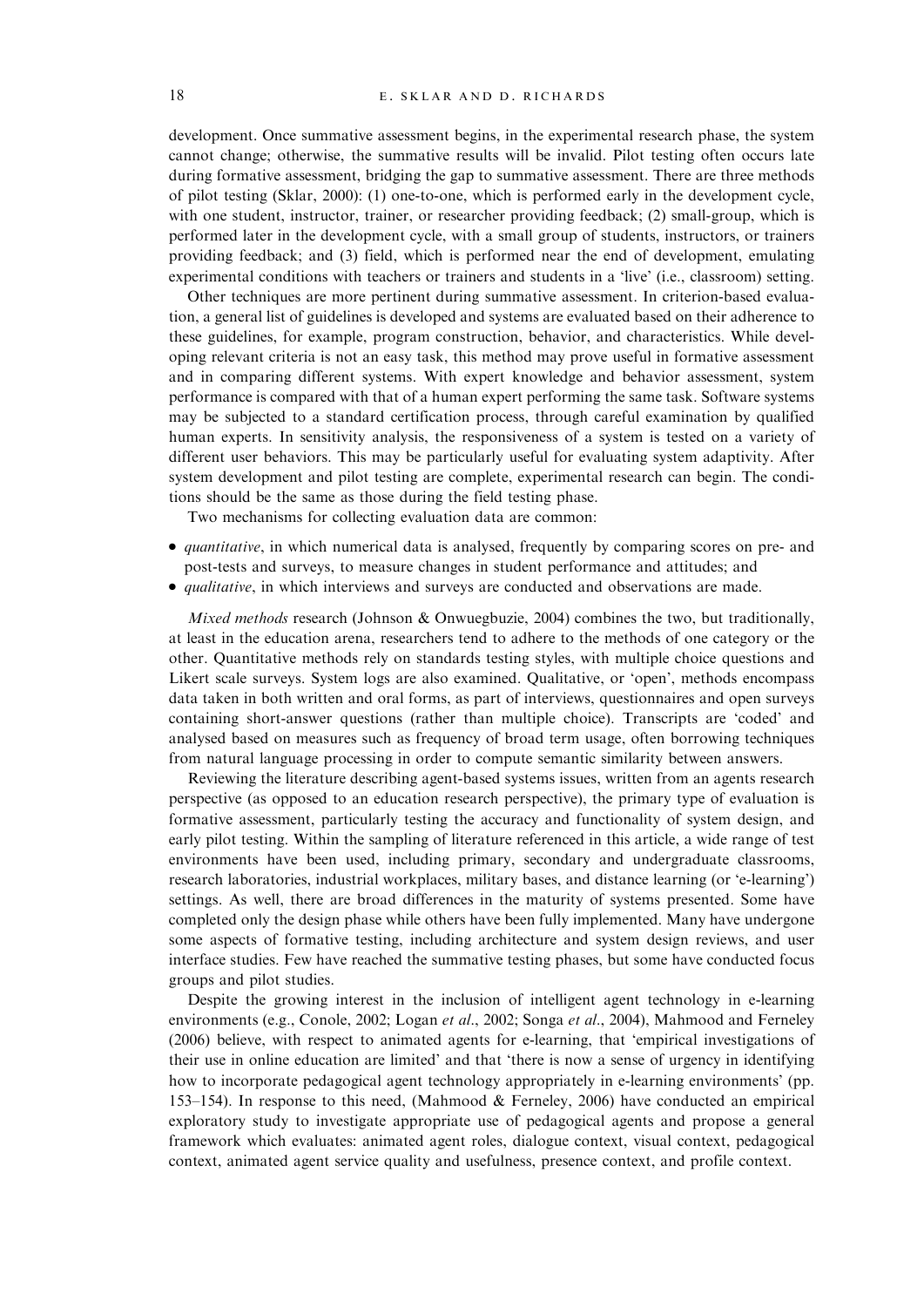Many systems that are designed do not get past the prototype phase for various reasons. First, gaining access to human subjects, particularly minors, may be difficult. Hurdles can include: availability of a representative population, costs for setup, recruitment, human ethics requirements, and access to a control group. One of the more serious issues is that learning systems take so long to develop, by the time they are operational, the customer does not need or want them any more. This is frequently due to the large costs (in time and money) associated with building a teaching component into a system, which adds to the typically unwieldy costs of developing software on time and within budget (Brooks, 1975). Nonetheless, just as one would expect user evaluation to be found in research publications concerning user interfaces, there is a higher expectation in the work reported on agent-based human learning systems that an evaluation with real users will be conducted, will be well designed and analyzed carefully.

# 7 Open issues and future directions

The types of research, application development, and studies being performed using agent technology for human learning are varied. In some cases, the central theme of a project is to explore and extend current agent technologies and capabilities. In other cases, agent theory is not being developed but rather is being applied and the research focuses on the application of theories.

Differences in learners' ages and genders must be considered when designing agents that will interact as pedagogical tutors or peer learners. While most learning systems using games are focused on making the learning more palatable for children, the motivation of researchers building systems for adults (e.g., Richards *et al.*, 2005) is quite different. Kearsley (2004) emphasizes that adult learners tend to focus more on the process of learning, in which strategies such as reflection, role-playing, simulation, and case studies are most useful, with instructors acting as facilitators. Using virtual environment technologies in conjunction with agent components allows production of less expensive, more flexible, and more accessible systems that offer increased control of the environment together with increased relevance to the real world.

Many studies have highlighted differences in the way females and males approach, interact with, and think about technology. (Inkpen, 1994) found gender differences in the way children approach game environments. Girls tended to perform better when another person was also playing on the same machine, but boys performed better when the other player was on a different machine. Girls were found to have less physical contact with their human partner or the mouse compared to boys. Brunner et al. (1998) showed that females tend to view technology as a tool used to facilitate human interaction, whereas males tend to view technology as an object that can be used to extend their abilities and/or power. These gender-based attitudinal differences will affect a student's experience with a learning environment; as well, these issues generalize to any interactive agent-based system.

A more philosophical question addresses the intersection of agent-based technologies and interactive learning systems. What does each do for the other? Agent-based systems, since the infant stages of the field (Maes, 1995; Wooldridge & Jennings, 1995), have been highly focused on finding effective, modular means to interact intelligently with human users in a personalized, but not annoying way. The notion of an automated assistant is quite natural in a learning or tutoring environment. The difficulty comes in building generalizable systems because effective tutoring, by both humans and agents, involves deep understanding of the knowledge domain being taught and the student being guided.

Knowledge engineering, identifying and fixing common bugs in students' learning paths and constructing tutoring agents that reflect the experience of a master teacher is a daunting endeavor, shadowed by the desire to avoid repeating the mistakes of expert systems. Agents have been shown to learn to adapt in dynamic environments, such as robotic soccer (Stone  $et$  al., 2005) and electronic markets (Walia et al., 2003). If we view the human learner as an agent's changing environment, perhaps tomorrow's solutions will include agents that can learn to teach. An even greater challenge, which is the shared vision of Sklar (2000) and Richards *et al.* (2006), is an agent system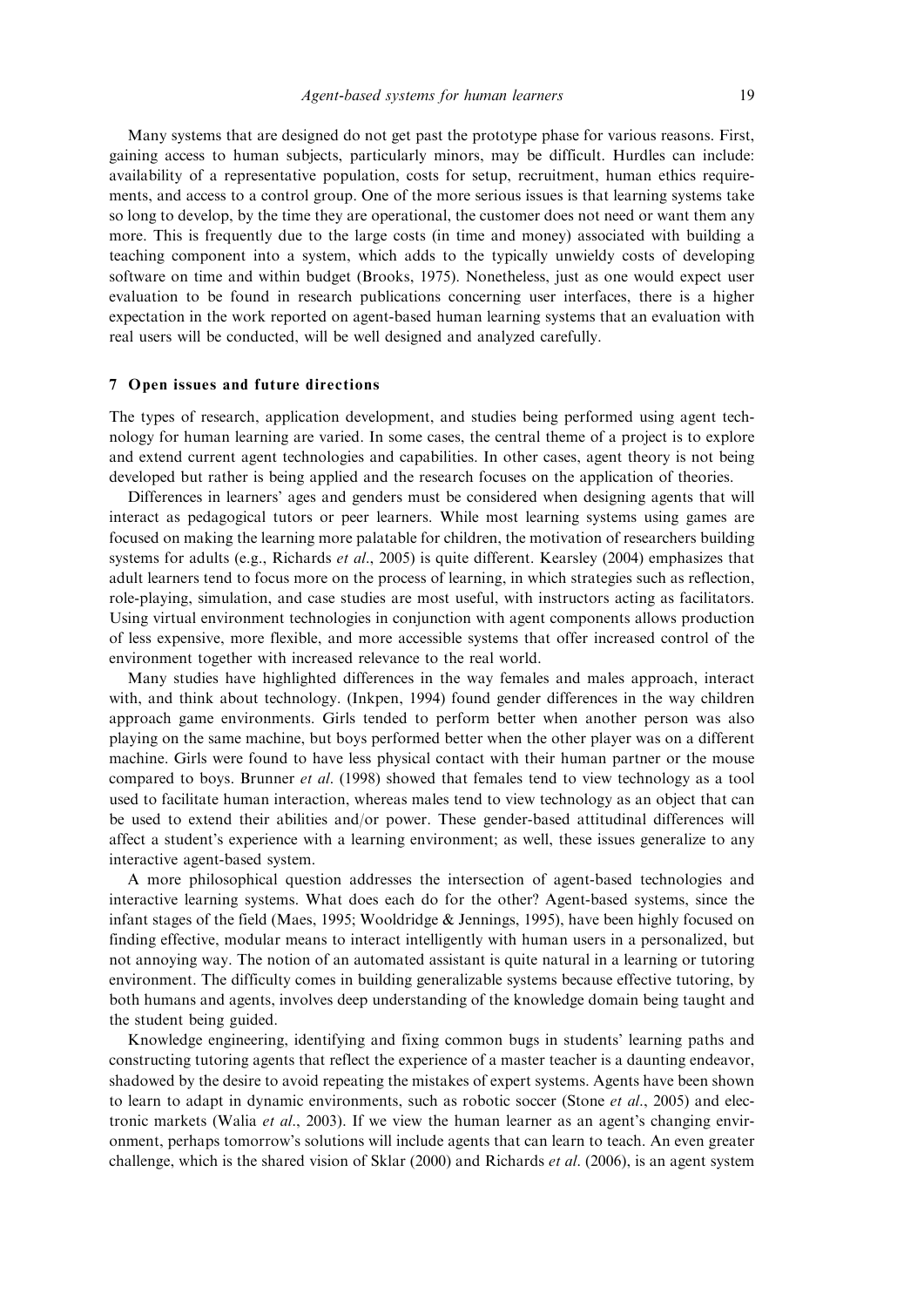that progresses with the learner, advancing its knowledge in growing domains and assisting the learner also to do so. One approach uses an incremental rule and case-based knowledge acquisition technique known as *ripple down rules*, the goal is to allow the trainer to incrementally add new objects, scenarios, knowledge (rules), and even agents to perform new tasks, as they interact with the system (Richards et al., 2006). Another approach employs evolutionary computation for producing agents that adapt dynamically as the human learner progresses (Sklar, 2000).

MAS architectures demonstrate how a society of agents can work together to achieve a goal, much as a team or group of humans do. However, as with much AI research, the focus in MAS research tends to be on understanding human social behaviors in order to mimic this in computer systems (e.g. Jars et al., 2004). However, we believe that a key area for future human learning systems is the use of MAS in pedagogical environments, with an emphasis on the social interactions between humans and groups of agents, as well as among agents themselves. One such area ripe for exploring the social side of agent technology is what has become known as social software, which includes Wikis, WebLogs, and online Communities of Practice.

Social software has emerged via the web, driven by and concurrently sustaining global knowledge-sharing communities. Agent systems are likely to play a major role in this area, similar to their envisaged role in turning the current web into the next generation, together with other semantic web technologies (Berners-Lee & Fischetti, 1999). As with most of the current web content, the knowledge in social systems is captured for human consumption only. Social software, however, not only lacks semantics but also, in most cases, lacks structure and syntax making automated reasoning by software agents difficult. Pacuit (2007) explores the use of agents in social software environments, focusing on traditional MAS, logic, and game theory. This approach seems based on his definition that 'social software is an interdisciplinary research program that combines mathematical tools and techniques from game theory and computer science in order to analyze social procedures' (p. 2). This definition contrasts with the view purported in the educational or knowledge management literature where the emphasis is on modeling social networks (Scott, 1991) to identify communication patterns such as bottlenecks or cliques and the management of mentoring and team building programs. To date, there appears to be little work investigating the role of agents in social software to facilitate human learning.

In keeping with the knowledge management view, Anderson (2005) talks about distance learning being the potential 'killer application' for social software. In particular, Anderson focuses on educational social software and gives a number of definitions from the literature such as 'tools which support communication using the five devices of identity, presence, relationships, conversations, and groups' (p. 4). In the future, we can expect agent-based systems that contain sophisticated agents embodying these five devices or multiple agents that work together to provide such a learning tool.

Further outstanding issues have been identified by Mahmood and Ferneley (2006). These include: (1) potentially conflicting roles of various animated agents, which becomes more of a problem as more agents join the dialogue; (2) degradation in quality of service where multiple teachers/experts may be needed to provide support due to inconsistencies, in format, style, and content, and the effort required to identify and reconcile such differencies; (3) assurance of the integrity of (animated) agents; and (4) development of personalized presentation styles based on users' profiles that include learning styles, career background, and interests.

In summary, this article has attempted to characterize the types of agent-based systems that are being developed to support a wide range of human learners from young children in formal classroom or informal after-school settings to lifelong (adult) learners in workplaces. Many different approaches bring a spectrum of agent theories into practice by their application to this challenging domain. Common interaction methods and system architectural patterns are highlighted. The particular challenges for building applications in the area of agent-based systems for human learning encompass not only those faced by developers of any type of interactive agentbased system, but also unique aspects tailored to learners—users who are advancing as they interact with a system, users who may have academic, social or motivational deficiencies, and users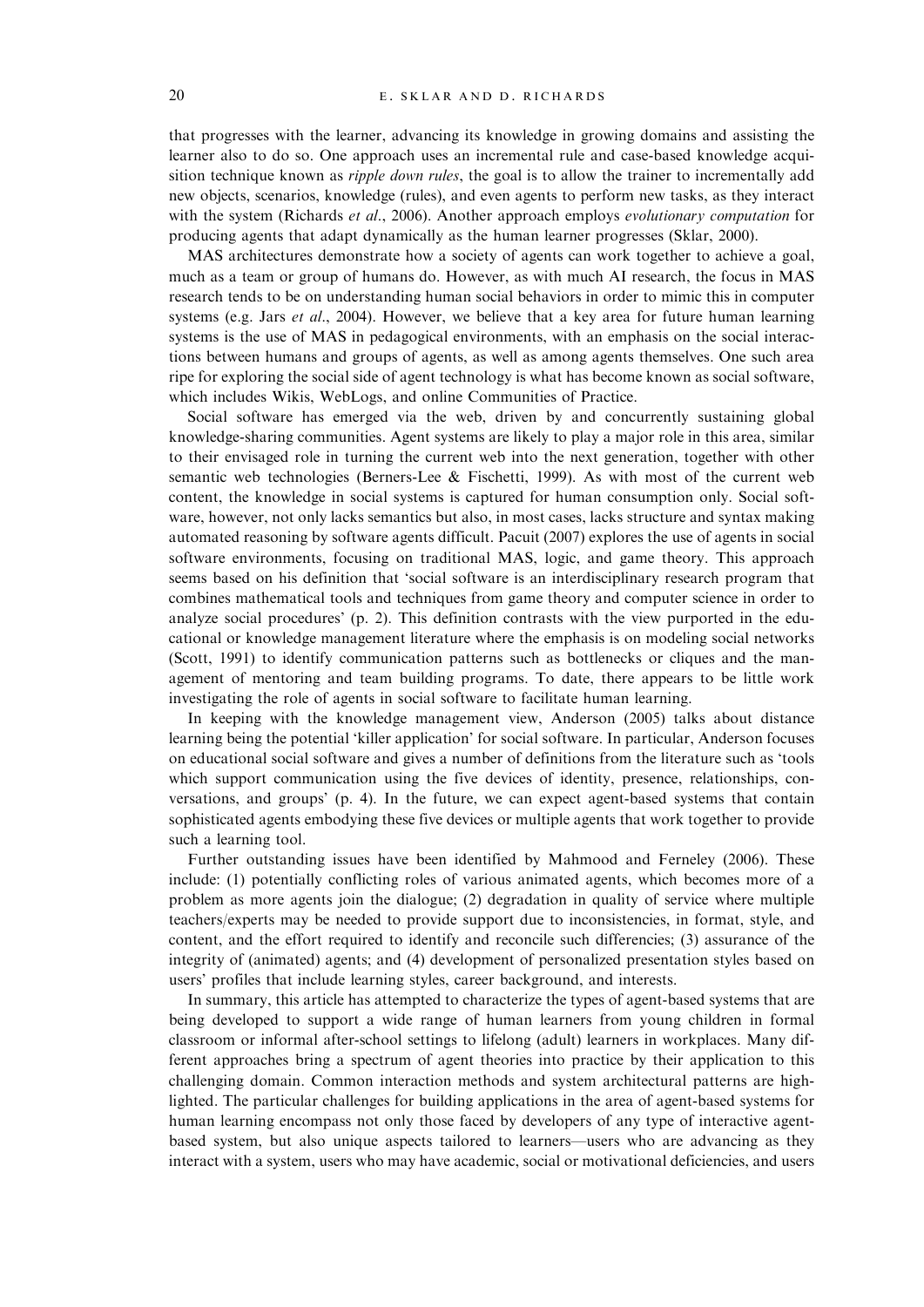who may have limited technical sophistication. In this domain, system testing requirements are more rigorous than those for general interactive systems—not only is formative evaluation performed, to test whether or not the software works, but also summative evaluation, to test whether (and how well) the software is helping users learn. By pointing out these special needs of agentbased systems designed for human learners and highlighting open issues, it is hoped that this article helps to lay the groundwork for establishing a common vocabulary and shared dialogue for developers within this exciting and promising application area.

# Acknowledgments

This work was partially supported by NSF #ITR-02-19347/05-52294 and ARC DP0558852. Thanks to anonymous reviewers who have provided feedback on previous versions of this paper.

# References

- Adobbati, R., Marshall, A. N., Scholer, A., Tejada, S., Kaminka, G. A., Schaffer, S. & Sollitto, C. 2001. Gamebots: a 3d virtual world test-bed for multi-agent research. In *Proceedings of the Second International* Workshop on Infrastructure for Agents, MAS, and Scalable MAS.
	- Albus, J. S., McCain, H. & Lumia, R. 1987. Nasa/nbs Standard Reference Model for Telerobot Control System Architecture (nasrem). Technical report, Robot Systems Division, National Bureau of Standards, Gaithersburg, MD, USA.
	- Aldrich, C. 2003. Simulations and the Future of Learning: An Innovative (and Perhaps Revolutionary) Approach to E-Learning. Pfeiffer.
- Anderson, J. R. 1982. Acquisition of cognitive skill. *Psychology Review*, 89.<br>
Anderson, T. 2005. Distance Jearning, social software's killer ann. In *Pro* 
	- Anderson, T. 2005. Distance learning—social software's killer app. In Proceedings of 17th Biennial Conference of the Open and Distance Learning Association of Australia.
	- Arkin, R. 1995. Reactive robotic systems. In Handbook of Brain Theory and Neural Networks. MIT Press. Arkin, R. 1998. Behavior-based Robotics. MIT Press.
- Arkin, R. C. 1989. Towards the unification of navigational planning and reactive control. In *Proceedings of* the AAAI Spring Symposium on Robot Navigation.
- Azhar, M. Q., Goldman, R. & Sklar, E. 2006. An agent-oriented behavior-based interface for educational robotics. In Proceedings of the Agent-based Systems for Human Learning (ABSHL) Workshop at AAMAS-2006, 37–42.
- Bai, X. & Black, J. 2006. Real: an agent-based learning environment. In Proceedings of the Agent-based Systems for Human Learning (ABSHL) Workshop at AAMAS-2006, 9–13.
- Bai, X., Black, J. B. & Vitale, J. 2007. Learning with the assistance of a reflective agent. In Proceedings of the Agent-based Systems for Human Learning Workshop (ABSHL) at Autonomous Agents and Multiagent Systems (AAMAS).
	- Balabanovic, M. 1998. Learning to Surf: Multi-agent Systems for Adaptive Web Page Recomendation. PhD thesis, Stanford University.
- Barles, J., Dras, M., Kavakli, M., Richards, D. & Tychsen, A. 2005. An overview of training simulation research and systems. In Proceedings of the Agent-based Systems for Human Learning (ABSHL) Workshop at AAMAS-2005.
	- Bartles, R. 2003. Designing Virtual Worlds. New Riders.
	- Beck, J., Stern, M. & Haugsjaa, E. 1996. Applications of AI in education. Crossroads: Special Issue on Artificial Intelligence 3(1), 11–15.
- Beck, J. E. 1998. Learning to teach with a reinforcement learning agent. In *Proceedings of Fifteenth National* Conference on Artificial Intelligence.
	- Berners-Lee, T. & Fischetti, M. 1999. Weaving the Web. Harper.
- Blake, M. B., Butcher-Green, J. D. & Doswell, J. T. 2007. Agent-mediated customized training for human learning performance enhancement. In Proceedings of the Agent-based Systems for Human Learning Workshop (ABSHL) at Autonomous Agents and Multiagent Systems (AAMAS).
- Blank, D. S., Kumar, D., Meeden, L. & Yanco, H. 2005. Pyro: a python-based versatile programming environment for teaching robotics. Journal on Educational Resources in Computing (JERIC), Special Issue on Robotics in Undergraduate Education, Part I 4(2).
- Q15 Blikstein, P. & Wilensky, U. 2005. Less is more: agent-based simulation as a powerful learning tool in materials science. In Proceedings of the Agent-based Systems for Human Learning (ABSHL) Workshop at AAMAS-2005.
	- Bratman, M. E. 1987. Intentions, Plans and Practical Reason. Harvard University Press.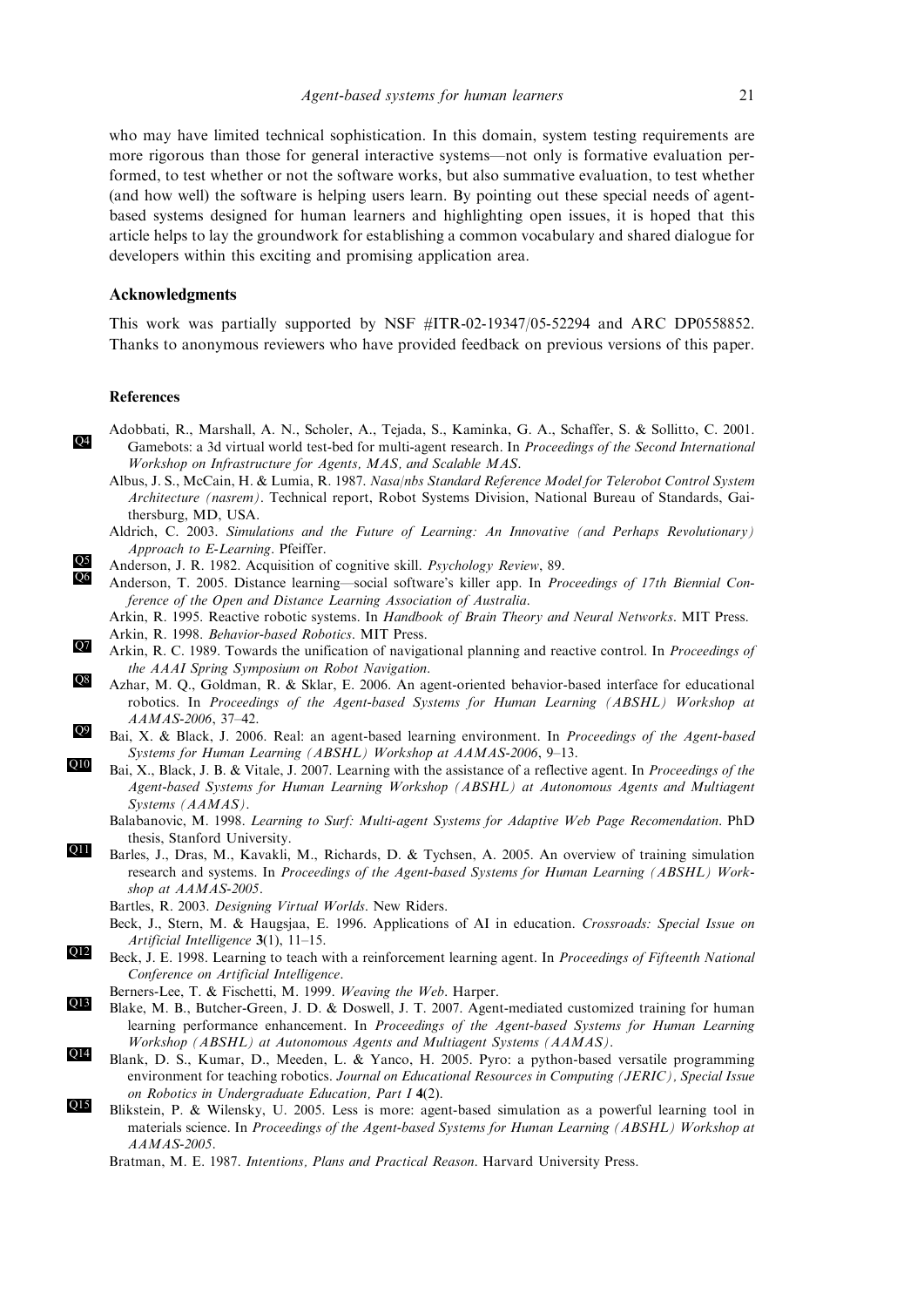Brisson, A., Dias, J. & Paiva, A. 2007. From Chinese Shadows to Interactive Shadows: building a storytelling application with autonomous shadows. In Proceedings of the Agent-based Systems for Human Learning Workshop (ABSHL) at Autonomous Agents and Multiagent Systems (AAMAS).

- Brooks, R. 1984. A robust layered control system for a mobile robot. IEEE Journal of Robotics and Automation 2(1), 14-23.
- Brown, J. S. & Burton, R. B. 1978. Diagnostic models for procedural bugs in basic mathematical skills.  $Q17$ Cognitive Science 2(2).
- Brunner, C., Bennett, D. & Honey, M. 1998. Girls' games and technological desire. In From Barbie to Mortal Kombat: Gender and Computer Games.
- Chu, K.-H., Goldman, R. & Sklar, E. 2005. Roboxap: an agent-based educational robotics simulator. In Proceedings of the Agent-based Systems for Human Learning (ABSHL) Workshop at AAMAS-2005.
- Clancey, W. J. 1986. Intelligent Tutoring Systems: A Tutorial Survey. Technical Report STAN-CS-87-1174, Stanford University.
- Conole, G. 2002. The evolving landscape of learning technology. Association for Learning Technology Journal 10, 4–18.
- Cypher, A. 1991. Eager: programming repetitive tasks by example. In *Proceedings of Computer-Human* Q20 Interaction (CHI).
- Epstein, J. M. & Axtell, R. 1996. Growing Artificial Societies: Social Science from the Bottom Up. Technical report, The Brookings Institution, Washington, DC, USA.
- Erwin, B., Cyr, M. & Rogers, C. B. 2000. Lego engineer and robolab: teaching engineering with labview from **Q21** kindergarten to graduate school. International Journal of Engineering Education 16(3).
- Fassbender, E. & Richards, D. 2006. Agent-driven knowledge exchange in a 3d learning environment. In  $\overline{Q22}$ Proceedings of the Agent-based Systems for Human Learning (ABSHL) Workshop at AAMAS-2006, 55–60.
- Feurzeig, W., Papert, S., Bloom, M., Grant, R. & Solomon, C. 1970. Programming-languages as a conceptual framework for teaching mathematics. ACM SIGCUE Outlook 4(2), 13-17.
- Foner, L. 1997. Yenta: A multi-agent referral based matchmaking system. In *Proceedings of the First*  $\overline{Q_3}$ International Conference on Autonomous Agents.
- Galarneau, L. 2004. The elearning edge: leveraging interactive technologies in the design of engaging, effective learning experiences. In Proceedings of e-Fest 2004.
- Gamma, E., Helm, R., Johnson, R. & Vlissides, J. 1995. Design Patterns: Elements of Reusable Object Oriented Software. Addison-Wesley.
- Goldberg, D., Nichols, D., Oki, B. M. & Terry, D. 1992. Using collaborative filtering to weave and information tapestry. Communications of the ACM 35(12).
- Goldman, R. 2005. From robolab to aibo: Capturing Agent Behavior. Master's thesis, Computer Science Department, Columbia University, New York, NY, USA.
- Goldman, R., Eguchi, A. & Sklar, E. 2004. Using educational robotics to engage inner-city students with 226 technology. In Proceedings of the Sixth International Conference of the Learning Sciences (ICLS).
- Hartshorn, R. & Boren, S. 1990. Experiential learning of mathematics: using manipulatives. ERIC Clearinghouse on Rural Education and Small Schools ED321967.
- Hayden, S. C., Carrick, C. & Yang, Q. 1999. Architectural design patterns for multi-agent coordination. In Proceedings of the International Conference on Agent Systems (Agents'99).
- Holz, T., Dragone, M., O'Hare, G., Martin, A. & Duffy, B. 2006. Mixed reality agents as museum guides. In Proceedings of the Agent-based Systems for Human Learning (ABSHL) Workshop at AAMAS-2006, 29–36.
- ID Software 2009. http://www.idsoftware.com/business/history/.
- Inkpen, K. 1994. Gender differences in an electronic games environment. In *Proceedings of ED-MEDIA 94* Q<sup>30</sup> World Conference on Educational Multimedia and Hypermedia.
- Jarrold, W. L. 2007. Treating Autism with the help of artificial intelligence: a value proposition. In Proceedings of the Agent-based Systems for Human Learning Workshop (ABSHL) at Autonomous Agents and Multiagent Systems (AAMAS).
- Jars, I., Kabachi, N. & Lamure, M. 2004. Social learning in multi-agents system: an additional step toward intelligence, lass. In Systems, Man and Cybernetics, 2004 IEEE International Conference, 6, 5542–5547. Claude Bernard Lyon I University.
- Johnson, R. B. & Onwuegbuzie, A. J. 2004. Mixed methods research: a research paradigm whose time has come. Educational Researcher 33(7), 5.
- Johnson, W. L. 1995. Pedagogical agents for virtual learning environments. In *Proceedings of the Interna*tional Conference on Computers in Education.
- Johnson, W. L. 2001. Pedagogical agent research at carte. AI Magazine.
- Johnson, W. L., Beal, C., Fowles-Winkler, A., Narayanan, S., Papachristou, D., Marsella, S. & Vilhj, H. 2004. Training system: an interim report. In *Proceedings of the International Conference on Intelligent* Tutoring Sys, 336–345.

Brooks, F. P. 1975. The Mythical Man-Month: Essays on Software Engineering. Addison-Wesley.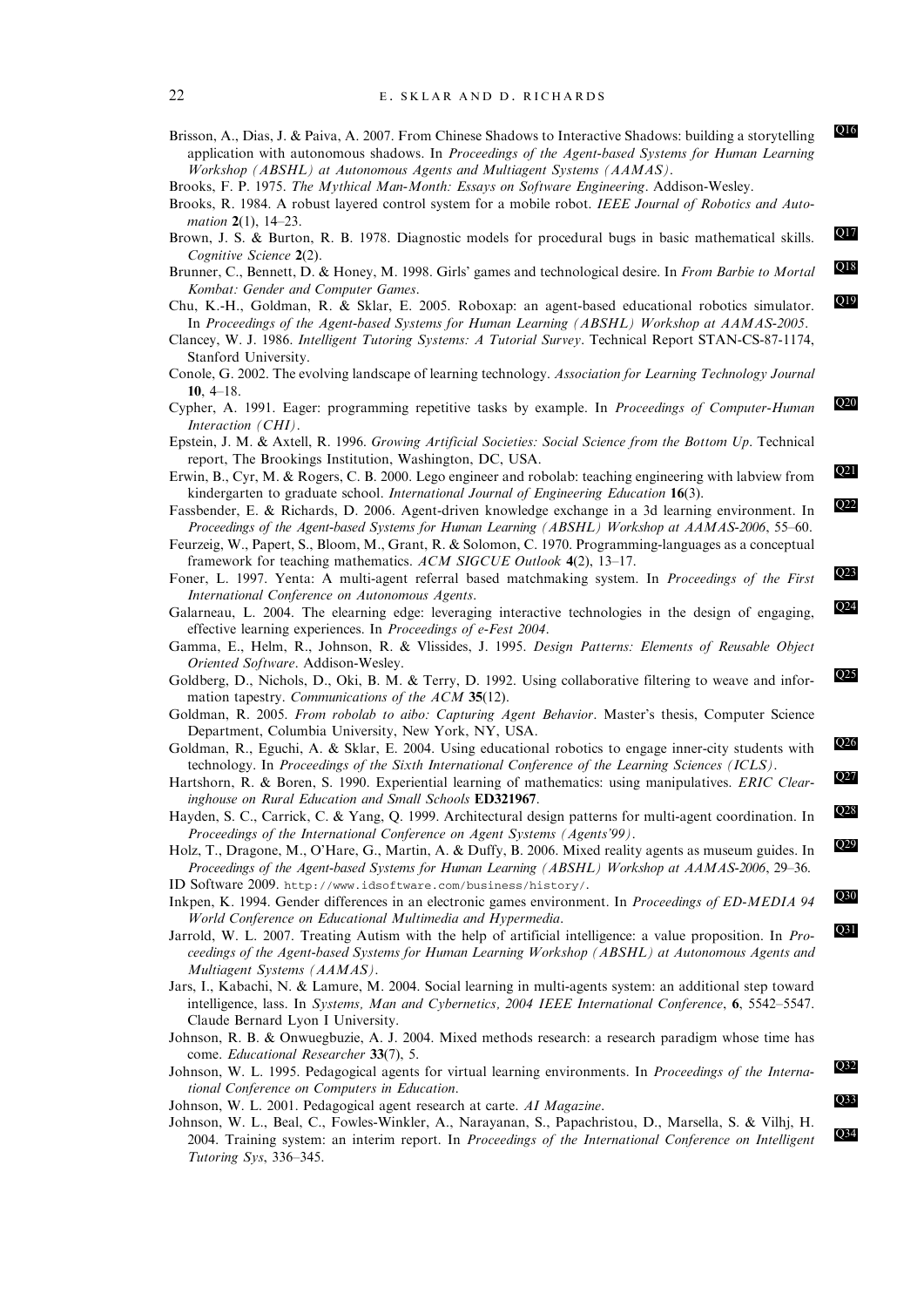Kearsley, G. 2004. Explorations in Learning and Instruction: the Theory into Practice Database. http:// tip.psychology.org/index.html.

- $\overline{R}$  Khandaker, N. & Soh, L.-K. 2007. Formation and scaffolding human coalitions in I-MINDS a computersupportive collaborative learning environment. In *Proceedings of the Agent-based Systems for Human* Learning Workshop (ABSHL) at Autonomous Agents and Multiagent Systems (AAMAS).
- Rim, Y. 2005. Agent learning companions: learners expectations of the desirable characteristics. In Proceedings of the Agent-based Systems for Human Learning (ABSHL) Workshop at AAMAS-2005. Klassner, F. & Anderson, S. 2003. Lego mindstorms: not just for k-12 anymore. IEEE Robotics and Auto
	- mation.<br>
	Kolodner, J. L. 1983. Maintaining organization in a dynamic long-term memory. Cognitive Science 7.
	- Kuokka, D. & Harada, L. 1997. Matchmaking for information agents. In Readings in Agents. Morgan
- Kaufman. 239 Lang, K. 1995. Newsweeder: Learning to filter news. In *Proceedings of the Twelth International Conference on* 
	- Machine Learning (ICML).
- Lashkari, Y., Metral, M. & Maes, P. 1994. Collaborative interface agents. In *Proceedings of the Twelth* National Conference on Artificial Intelligence (AAAI).
	- Lave, J. & Wenger, E. 1991. Situated Learning: Legitimate Peripheral Participation. Cambridge University Press.
- Q41 Lazzari, L., Mari, M., Negri, A. & Poggi, A. 2005. Support remote software development in an open distributed community. In Proceedings of the Agent-based Systems for Human Learning (ABSHL) Workshop at AAMAS-2005.
- **Q42** Lieberman, H. 1995. Letizia: an agent that assists web browsing. In *Proceedings of the International Joint* Conference on Artificial Intelligence (IJCAI).
- 243 Lin, F., Leung, S., Wen, D., Zhang, F., Kinshuk, & McGreal, R. 2007. e-Advisor: a Multi-agent system for academic advising. In Proceedings of the Agent-based Systems for Human Learning Workshop (ABSHL) at Autonomous Agents and Multiagent Systems (AAMAS).
- $Q_{44}$  Lin, F., Zhang, F. & Wen, D. 2006. Developing mas for academic advising. In *Proceedings of the Agent-based* Systems for Human Learning (ABSHL) Workshop at AAMAS-2006, 49–54.
- Q45 Littman, D. & Soloway, E. 1988. Evaluating itss: the cognitive science perspective. In Foundations of Intelligent Tutoring Systems. Lawrence Erlbaum Associates.
	- Logan, B., Fraser, M., Fielding, D., Benford, S., Greenhalgh, C. & Herrero, P. 2002. Keeping in touch: agents reporting from collaborative virtual environments. In Artificial intelligence and interactive entertainment, papers presented at the American Association for Artificial Intelligence Symposium, Technical report SS-02-01, AAAI Press, Menlo Park, CA, USA.
- Lucas, J. P., Wilges, B. & Silveira, R. A. 2005. Inserting animated pedagogical agents inside distributed learning environments by means of fipa specifications. In *Proceedings of the Agent-based Systems for* the Agent-based Systems for Human Learning (ABSHL) Workshop at AAMAS-2005.
	- Maes, P. 1994. Modeling adaptive autonomous agents. Artificial Life Journal 1(1–2), 135–162.
- Maes, P. 1995. Modeling adaptive autonomous agents. Artificial Life: An Overview.
	- Mahmood, A. K. & Ferneley, E. 2006. The use of animated agents in e-learning environments: an exploratory interpretive case study alt-j. Research in Learning Technology 14(2), 153–168.
- Malone, T. 1981a. Toward a theory of intrinsically motivating instruction. Cognitive Science 4.<br>
Malone, T. 1991b. What makes computer cames fun? Buts Measting.
- Malone, T. 1981b. What makes computer games fun? Byte Magazine.
	- Mark, M. A. & Greer, J. E. 1993. Evaluation methodologies for intelligent tutoring systems. Journal of Artificial Intelligence and Education 4.
- Marsella, S., Johnson, W. L. & LaBore, K. 2000. Interactive pedagogical drama. In *Proceedings of the Fourth* International Conference on Autonomous Agents.
	- Martin, F. 1994. Circuits to Control: Learning Engineering by Designing LEGO Robots. PhD thesis, Massachusetts Institute of Technology, Cambridge, MA, USA.
- Mataric, M. J. 1998. Behavior-based robotics as a tool for synthesis of artificial behavior and analysis of natural behavior. Trends in Cognitive Science 2(3).
	- McCalla, G. I. & Greer, J. E. 1994. Granularity-based reasoning and belief revision in student models. In Student Models: The Key to Individualized Educational Systems, 39–62. Springer Verlag.
- Mott, B., McQuiggan, S. & Lee, S. 2006. Narrative-centered environment for guided exploratory learning. In Proceedings of the Agent-based Systems for Human Learning (ABSHL) Workshop at AAMAS-2006, 22–28.
- Mowlds, F., Roche, B.-J. & Mangina, E. 2006. Use of agents in e-learning to enrich students learning experiences. In Proceedings of the Agent-based Systems for Human Learning (ABSHL) Workshop at AAMAS-2006, 1–8.
- Nilsson, N. J. 1969. A mobile automaton. In Proceedings of the International Joint Conference on Artificial Intelligence (IJCAI).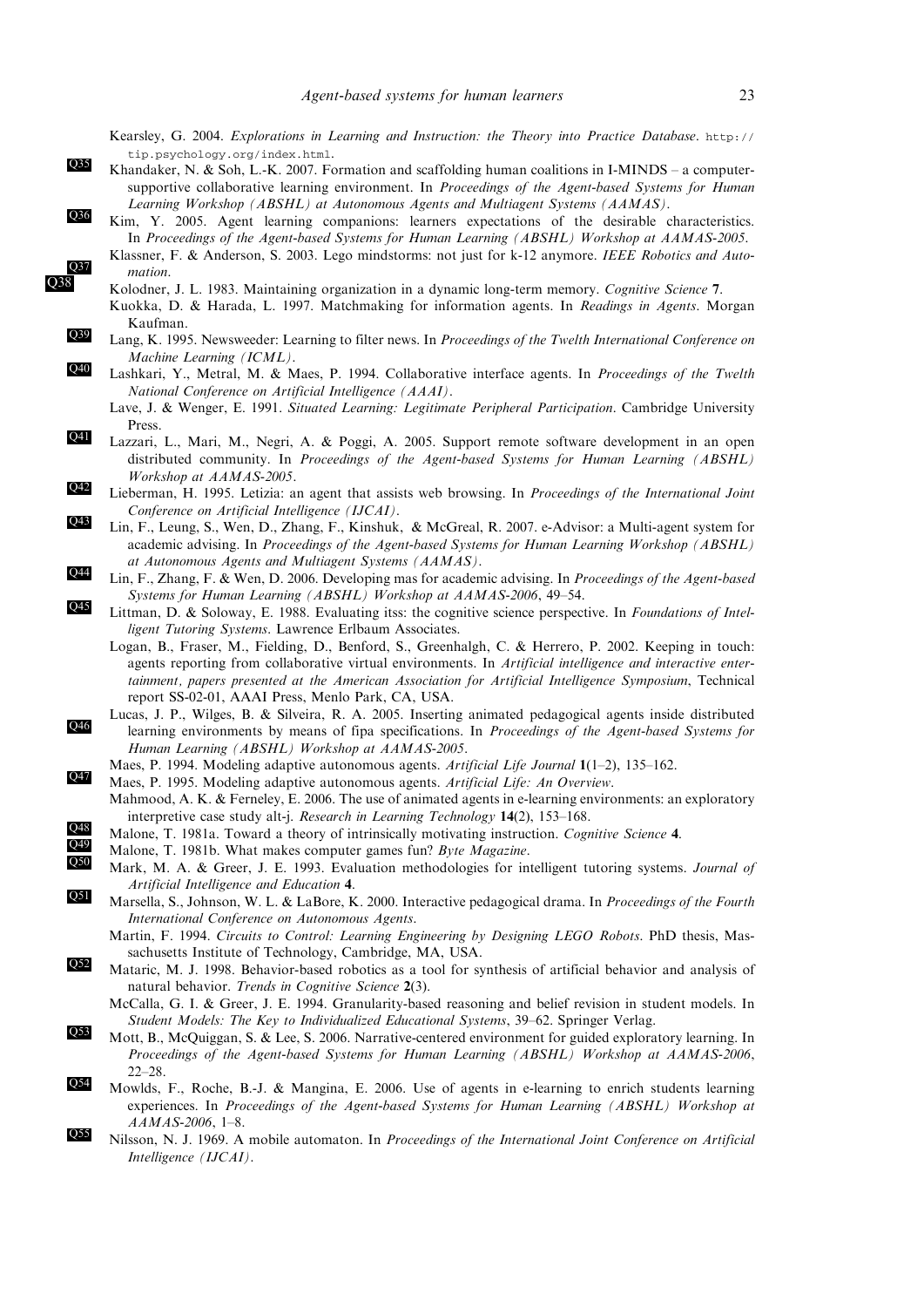- Nilsson, N. J. 1984. Shakey the Robot. Technical report, Artificial Intelligence Center, SRI International, Menlo Park, CA, USA.
- North, M. J., Collier, N. T. & Vos, J. R. 2006. Experiences creating three implementations of the repast agent modeling toolkit. ACM Transactions on Modeling and Computer Simulation  $16(1)$ , 1–25.

- Preece, J., Rogers, Y., Sharp, H., Benyon, D., Holland, S. & Carey, T. 1994. Human-Computer Interaction. Addison-Wesley.
- Pynadath, D. V. & Marsella, S. C. 2005. Psychsim: modeling theory of mind with decision-theoretic agents. In Proceedings of the International Joint Conference on Artificial Intelligence (IJCAI).
- Repenning, A. & Citrin, W. 1993. Agentsheets: applying grid-based spatial reasoning to human-computer Q<sup>58</sup> interaction. In Proceedings of the IEEE Symposium on Visual Languages, 24–27.
- Resnick, M. 1997. Turtles, Termites and Traffic Jams: Explorations in Massively Parallel Microworlds. The MIT Press.
- Richards, D., Barles, J., Szilas, N., Kavakli, M. & Dras, M. 2006. Human and software agents learning together. In Proceedings of the Agent-based Systems for Human Learning (ABSHL) Workshop at AAMAS-2006, 14–21.
- Richards, D., Kavakli, M. & Dras, M. 2005. Training for high risk situations. In *Proceedings of the Agent*based Systems for Human Learning (ABSHL) Workshop at AAMAS-2005.
- Pascu Bystems for Traman Ecurring (TEBTE) Workshop at TITIMTIB-2009.<br>Richards, D., Kavakli, M. & Dras, M. 2007. Impacts of visualisation, interaction and immersion on learning using an agent-based training simulation. In Proceedings of the Agent-based Systems for Human Learning Workshop (ABSHL) at Autonomous Agents and Multiagent Systems (AAMAS).
- Rickel, J. & Johnson, W. L. 1998. STEVE: a pedagogical agent for virtual reality. In *Proceedings of the* Second International Conference on Autonomous Agents.
- Roberts, D. L. & Isbell, C. L. 2007. Desiderata for managers of interactive experiences: a survey of recent advances in drama management. In Proceedings of the Agent-based Systems for Human Learning Workshop (ABSHL) at Autonomous Agents and Multiagent Systems (AAMAS).
- Russell, S. & Norvig, P. 2002. Artificial Intelligence: A Modern Approach, 2nd edn, Prentice Hall.
- Schank, R. C. 1981. Failure-driven memory. Cognition and Brain Theory 4(1).
- Scott, J. 1991. Social Network Analysis: a handbook. SAGE Publications.
- Sehaba, K. & Estraillier, P. 2005. A multi-agent system for rehabilitation of children with autism. In Proceedings of the Agent-based Systems for Human Learning (ABSHL) Workshop at AAMAS-2005.
- Sengupta, P. & Wilensky, U. 2005. Niels: an emergent multi-agent based modeling environment for learning Q66 physics. In Proceedings of the Agent-based Systems for Human Learning (ABSHL) Workshop at AAMAS-2005.
- Shaw, M. 1996. Some patterns for software architectures. In Proceedings of the Second Workshop on Pattern Languages for Programming. Addison Wesley.
- Shiri, M., Aïmeur, E. & Frasson, C. 1998. Student modelling by cased based reasoning. In Fourth International Conference on Intelligent Tutoring Systems (ITS-98), 394–403.
- Si, M., Marsella, S. C. & Pynadath, D. V. 2005a. Thespian: using multi-agent fitting to craft interactive  $\sqrt{88}$ drama. In Proceedings of the International Conference on Autonomous Agents and Multi-Agent Systems (AAMAS).
- Si, M., Marsella, S. C. & Pynadath, D. V. 2005b. Thespian: an architecture for interactive pedagogical drama. In Proceedings of the International Conference on Artificial Intelligence in Education (AIED).
- Sklar, E. 2000. CEL: A Framework for Enabling an Internet Learning Community. PhD thesis, Department of Computer Science, Brandeis University, Waltham, MA, USA.
- Sklar, E. 2003. Agents for education: when too much intelligence is a bad thing. In *Proceedings of the Second* International Joint Conference on Autonomous Agents and Multi-Agent Systems (AAMAS).
- Sklar, E. 2007. Software review: Netlogo, a multiagent simulation environment. Journal of Artificial Life 13(2).
- Sklar, E., Davies, M. & Co, M. S. T. 2004. SimEd: simulating education as a multiAgent system. In Proceedings of the Third International Conference on Autonomous Agents and MultiAgent Systems (AAMAS), 998–1005.
- Sklar, E. & Parsons, S. 2002. RoboCupJunior: a vehicle for enhancing technical literacy. In *Proceedings of the* AAAI-02 Mobile Robot Workshop.
- Sklar, E., Parsons, S. & Stone, P. 2005. Using robocup in university-level computer science education. Journal on Educational Resources in Computing (JERIC), Special Issue on robotics in undergraduate education, part I 4(2).
- Sklar, E. & Richards, D. 2006. The use of agents in human learning systems. In Fifth International Conference on Autonomous Agents and Multi Agent Systems (AAMAS).
- Soloway, E. M., Woolf, B., Rubin, E. & Barth, P. 1981. Meno-ii: an intelligent tutoring system for novice Q76 programmers. In Proceedings of the Seventh International Joint Conference on Artificial Intelligence  $(IJCAI).$

Pacuit, E. 2007. Some comments on history based structures. The Journal of Applied Logic.

Papert, S. 1991. Situating constructionism. In Constructionism. Ablex Publishing.